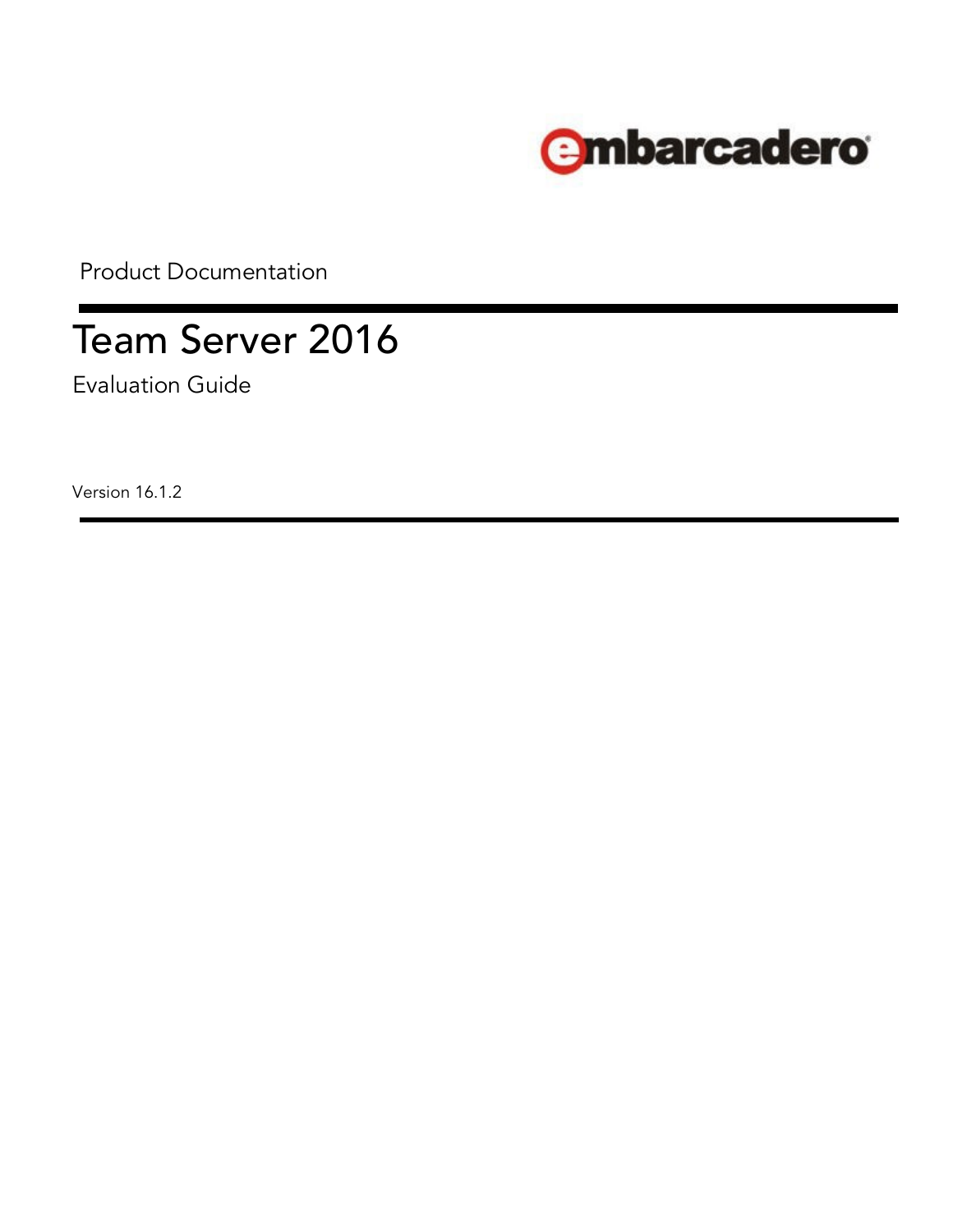© 2016 Embarcadero Technologies, Inc. Embarcadero, the Embarcadero Technologies logos, and all other Embarcadero Technologies product or service names are trademarks or registered trademarks of Embarcadero Technologies, Inc. All other trademarks are property of their respective owners.

This software/documentation contains proprietary information of Embarcadero Technologies, Inc.; it is provided under a license agreement containing restrictions on use and disclosure and is also protected by copyright law. Reverse engineering of the software is prohibited.

Embarcadero Technologies, Inc. is a leading provider of award-winning tools for application developers and database professionals so they can design systems right, build them faster and run them better, regardless of their platform or programming language. Ninety of the Fortune 100 and an active community of more than three million users worldwide rely on Embarcadero products to increase productivity, reduce costs, simplify change management and compliance, and accelerate innovation. Founded in 1993, Embarcadero is headquartered in San Francisco, with offices located around the world. To learn more, please visit [http://www.embarcadero.com.](http://www.embarcadero.com/)

January, 2016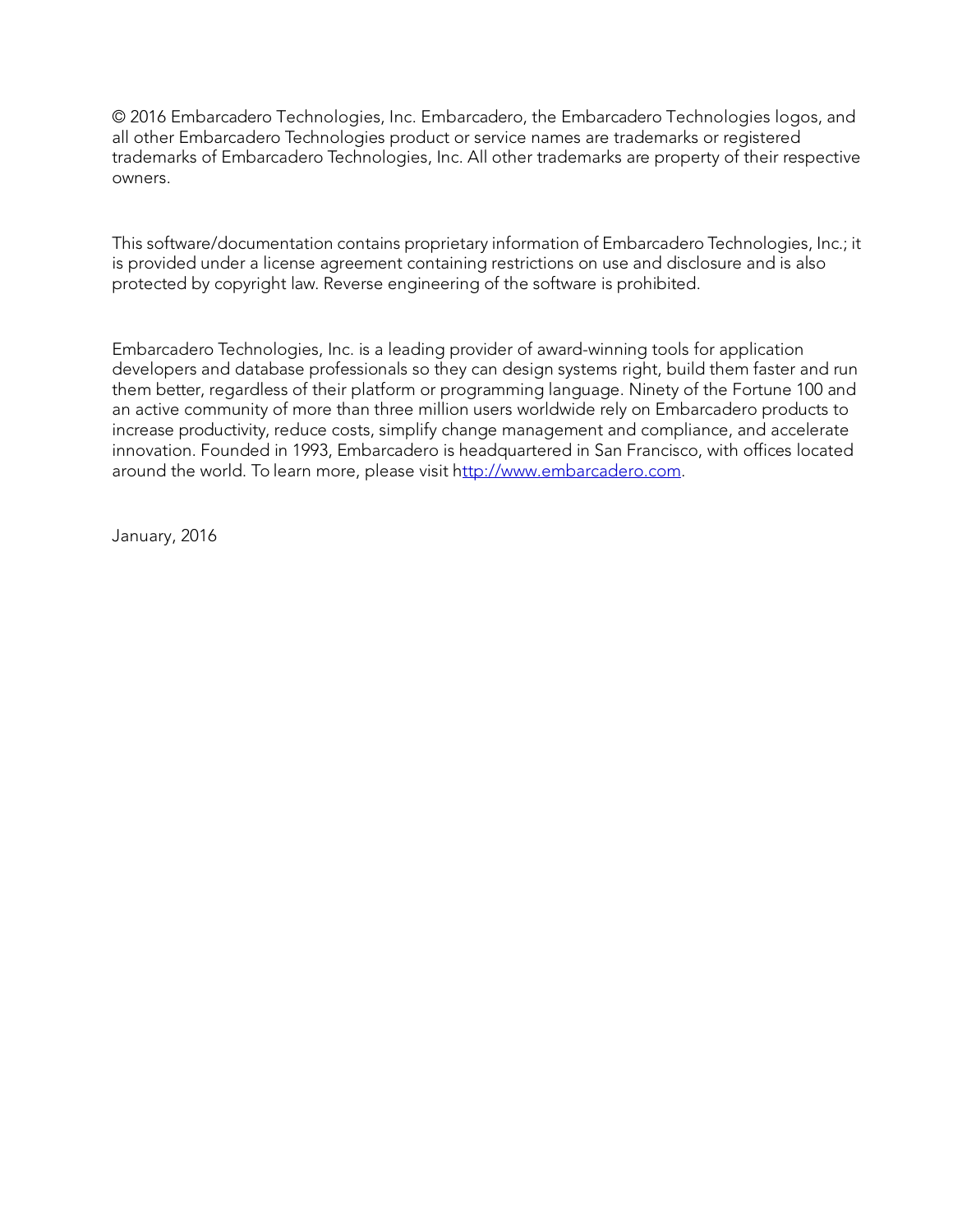# Table of Contents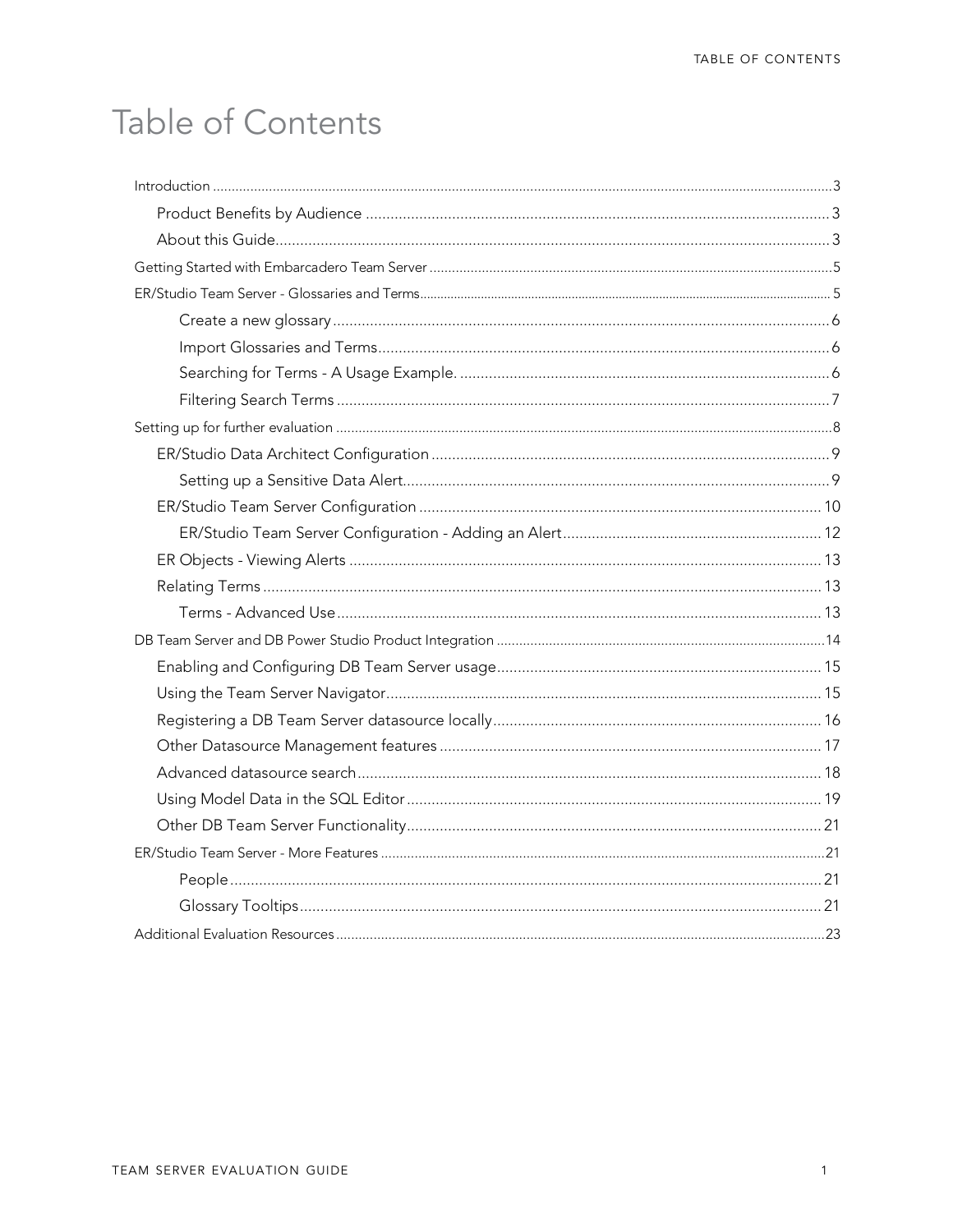# <span id="page-3-0"></span>**INTRODUCTION**

Team Server is a model and metadata collaboration platform that provides greater meaning, understanding and context to enterprise data. Database professionals, developers, and business analysts gain better comprehension and compliance using integrated model, metadata & collaboration tools. Team Server's collaborative enterprise glossary brings together the entire organization to foster improved metadata, business definitions, governance, compliance, and security policies. Online models showcase data relationships, while powerful search capabilities help users locate enterprise data with ease. Integration with Embarcadero's database management tools, including Performance IQ licenses for Team Server, extends the reach of enterprise metadata with interactive "on-the-fly" tool-tips containing glossary definitions, policy information and associated metadata in the client tools.

### <span id="page-3-1"></span>PRODUCT BENEFITS BY AUDIENCE

#### Data Consumers

- Integrate effective data comprehension capabilities in to daily workflows, delivering context and meaning to every user.
- Enable collaboration around data among teams across business units or business functions.
- Support corporate compliance initiatives by driving responsible use of sensitive or private data.

#### Data Modeling Professionals

- Integrate the glossary's business definitions with internal web assets to provide on-the-fly business context with tool-tips and pop-ups.
- Create a single registry of all available data sources.
- Adhere to industry regulations and business standards regarding security and privacy, by alerting users who view or modify sensitive data within the tools.

#### Data Management Professionals & Developers

- Develop applications faster by using business terms to easily locate data elements.
- Monitor access to and use of business glossaries and associated functions, to understand immediate data management requirements.
- View in-line metadata in DBArtisan & Rapid SQL.
- Monitoring capability with Performance IQ Team Server.

#### <span id="page-3-2"></span>ABOUT THIS GUIDE

This guide is intended to help you get started using Embarcadero Team Server as part of the ER/Studio product family.



The design of the guide is to enable you to either, read through and see the exciting features that Team Server delivers, or if you have a demo environment set up, you can follow our evaluation step-by-step sections. These sections are highlighted with the 'mouse' icon and allow you to get first-hand experience at the exciting new features.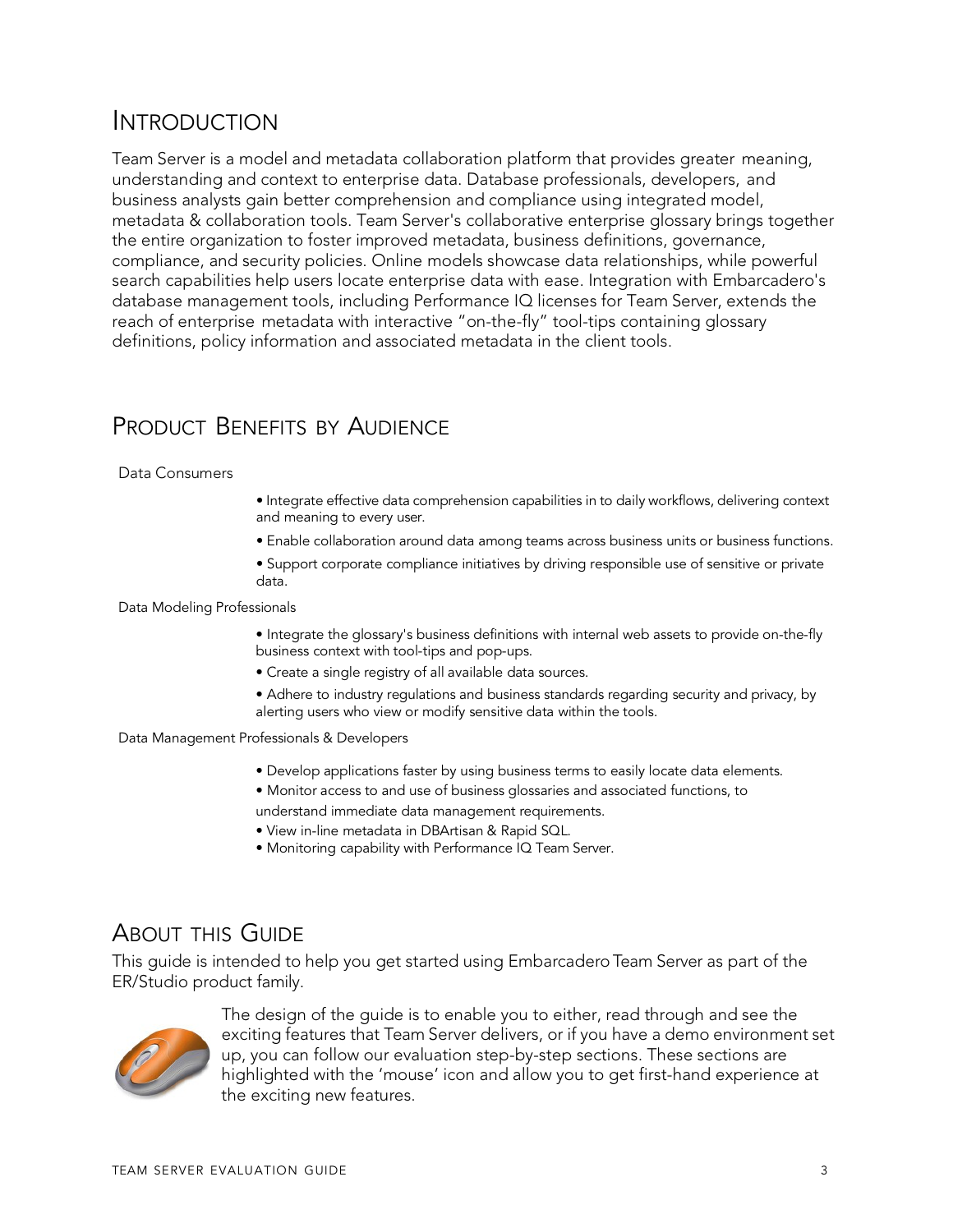

Should you wish to experience some of the more advanced features in the evaluation, you will be required to configure your installation so that these features can be demonstrated. These sections are highlighted with the 'configuration/tools' icon.



The reading sections enable you to walk you through some more complicated features and give an overview for you to read through only. These are highlighted by the 'reading' icon.

To complete this guide fully, [you will need to have latest versions of DBArtisan](http://docwiki.embarcadero.com/TeamServer/ERStudio/en/Main_Page) or

Rapid SQL and Team Server installed. For [more information,](http://docwiki.embarcadero.com/TeamServer/ERStudio/en/Main_Page) an up to date installation [guide](http://docwiki.embarcadero.com/TeamServer/ERStudio/en/Main_Page) is [available](http://docwiki.embarcadero.com/TeamServer/ERStudio/en/Main_Page) online. Please see <http://docwiki.embarcadero.com/TeamServer/ERStudio/en> for details.

You will need additional files for this evaluation, they can be found here: **TS** Eval Files.zip

The tutorials are divided into 14 sessions in three parts, do them all at once or complete them individually as your time permits. You can use this basic tutorial as a road map of some product highlights, but also to help you find your own path in exploring Embarcadero's Team Server.

Part 1 - The basics

- [Getting Started with Embarcadero Team Server on page 5](#page-5-0)
- [ER/Studio Team Server -](#page-6-0) Glossaries and Terms on page 6
- [Create a new glossary on](#page-6-1) page 6
- [Import Glossaries and Terms on page 7](#page-7-0)
- [Searching for Terms -](#page-7-1) A Usage Example on page 7
- [Filtering Search Terms on](#page-8-0) page 8 Part
- 2 Set up, Alerts and DB Team Server
	- [Setting up for further evaluation](#page-9-0) on page 9
	- [ER/Studio Data Architect Configuration on](#page-10-0) page 10
	- [ER/Studio Team Server Configuration on](#page-11-0) page 11
	- ER Objects [Viewing Alerts](#page-14-1) on page 14
	- [DB Team Server and DB Power Studio Product Integration on page 15](#page-15-0)

#### Part 3 - Advanced features

- [ER/Studio Team Server -](#page-22-0) More Features on page 22
- [People on page 22](#page-22-1)
- [Glossary Tooltips on page 22](#page-22-2)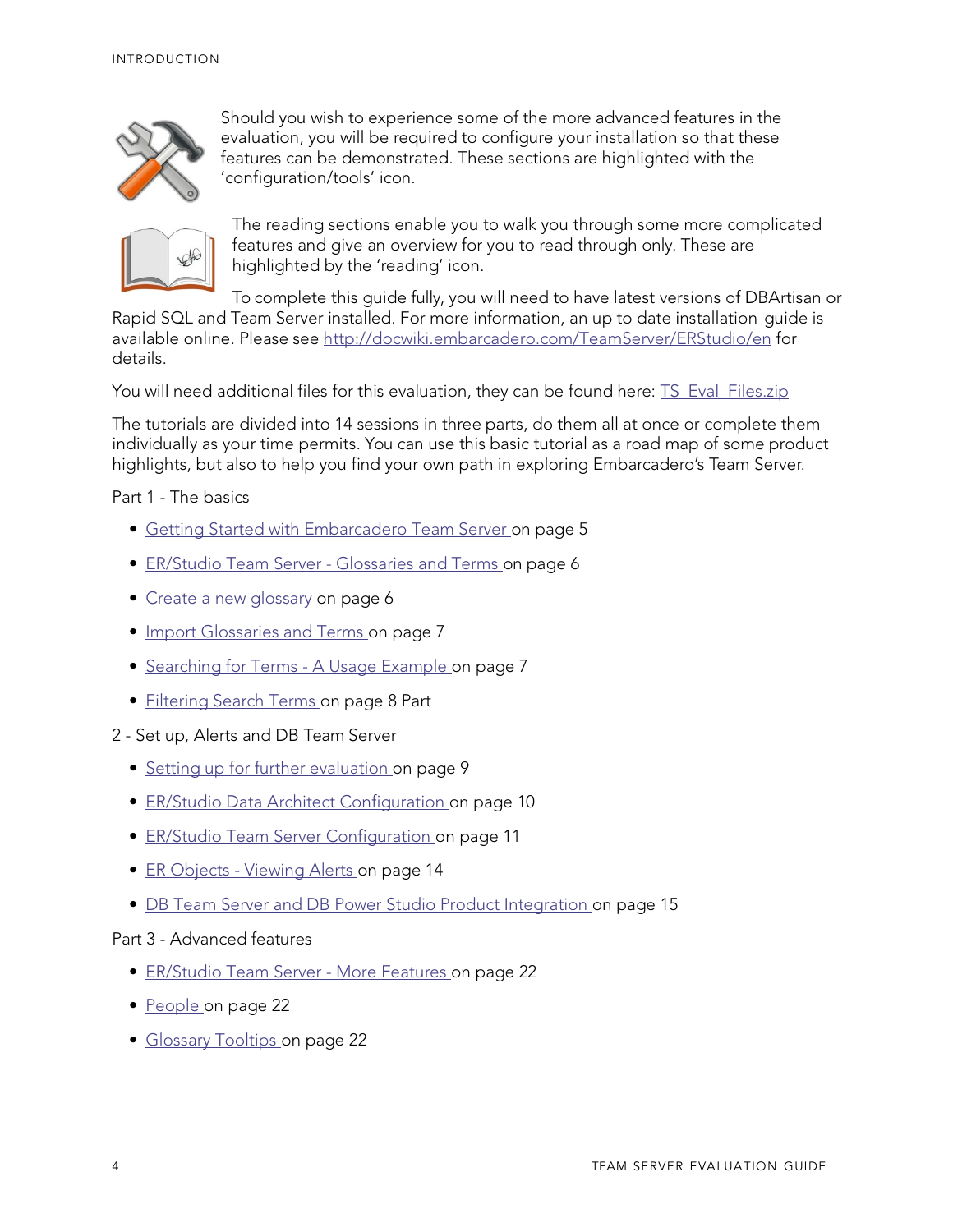# <span id="page-5-0"></span>GETTING STARTED WITH EMBARCADERO TEAM SERVER

When you first log in to Team Server, you are presented with the Start Here page.

NOTE: The default login being Username = Admin > Password = Admin.

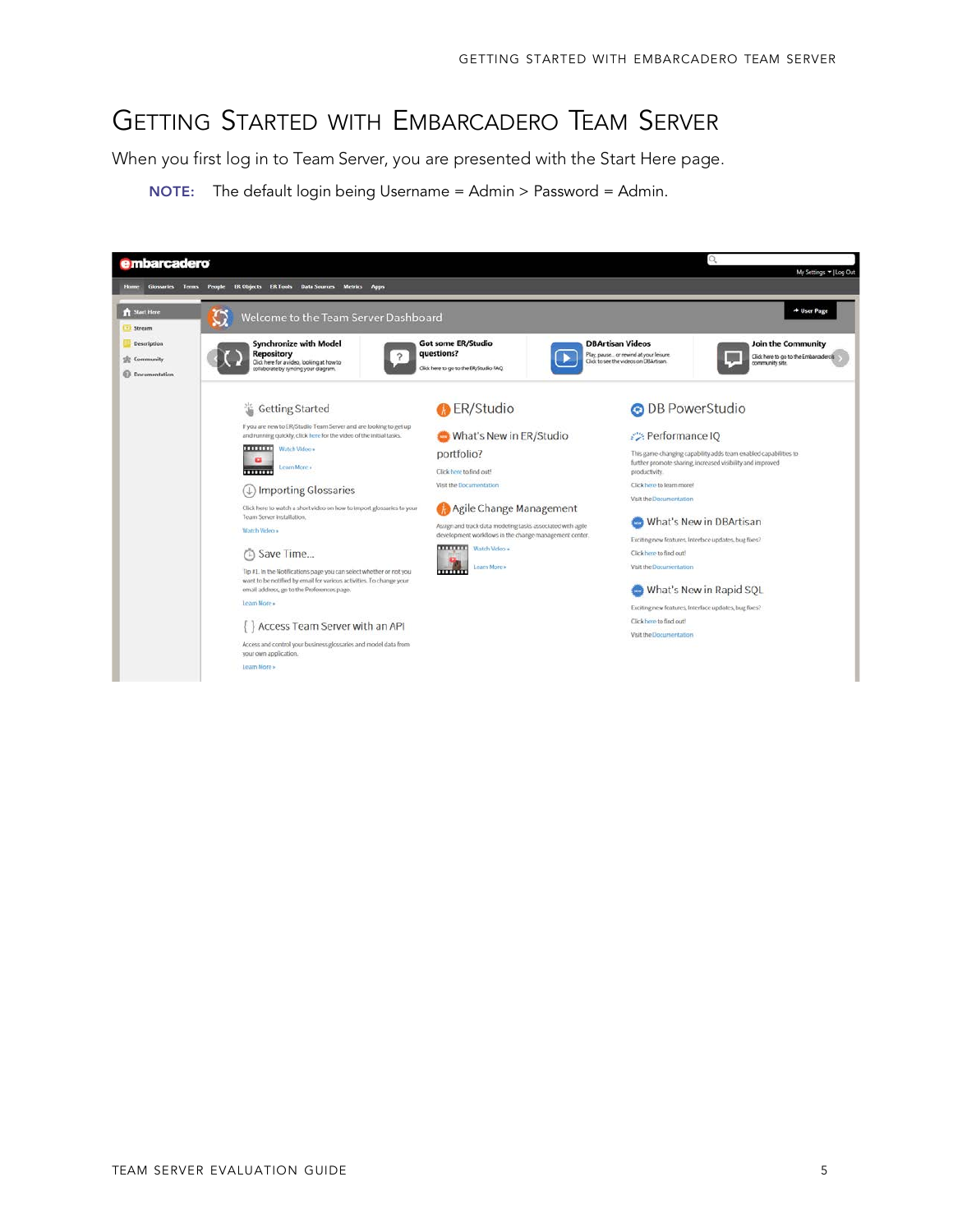The graphic below names and describes the functionality of some key elements of the Team Server user interface.



# <span id="page-6-0"></span>ER/STUDIO TEAM SERVER - GLOSSARIES AND TERMS

Now that you have logged in, you can start to explore the rich features of Embarcadero Team Server.

Your Home Page has Streams to keep you informed of any modifications or activity with, for example, ER Objects, Glossaries or Terms that you have an interest in. These are especially useful to keep in touch with any discussions.

The top navigation menu allows you to navigate through the features available. The left menu bar gives further features related to the current top menu item.





<span id="page-6-1"></span>CREATE A NEW GLOSSARY

1 To create a new Glossary, on the top menu bar click on the Glossaries tab.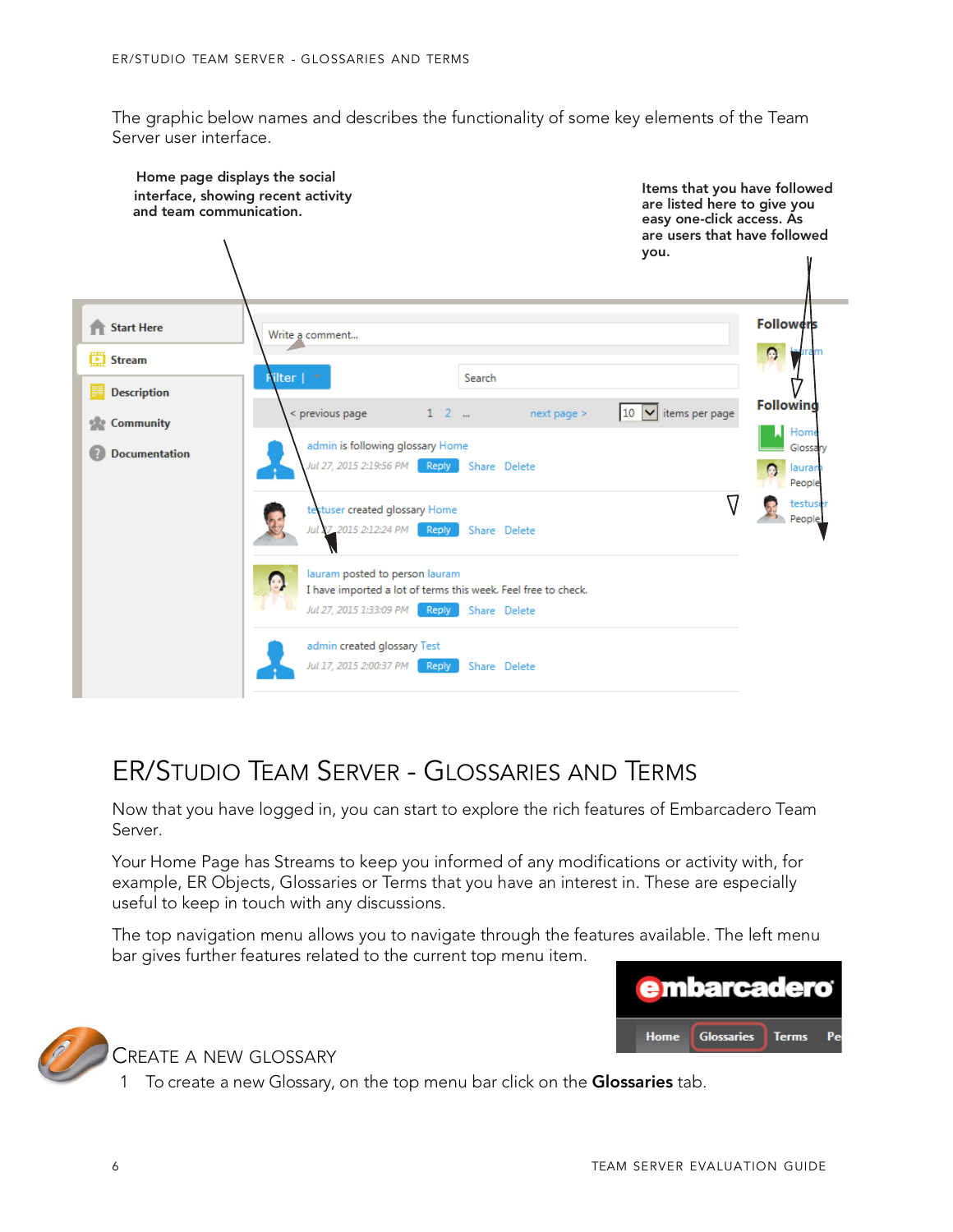2 On the top right of the window, click the **New Glossary** button to open the New Glossary dialog.

- 3 Enter the **Name**, 'My Glossary' and a **Definition** of your choosing.
- 4 *Click* Save to create your new Glossary.

#### That's it!

Creating Terms in your new Glossary is just as easy. However, if you would like to create many Glossaries and Terms quickly and easily, we have an import function that can create Glossaries and Terms simply.

#### IMPORT GLOSSARIES AND TERMS

<span id="page-7-0"></span>

- 3 Browse and locate the *glossaries\_demo.csv* file that is supplied for this example and click
	- the Load button.
	- NOTE: You are welcome to choose the glossaries\_full.csv file, which is a much larger file, packed with Glossaries and Terms available for you to use. Please be aware that it will take a few minutes to import the fully loaded csv file.
	- You can download the supplied files here: TS Eval Files.zip

You can now start to explore and relate Terms to your ER Objects.

#### SEARCHING FOR TERMS - A USAGE EXAMPLE

<span id="page-7-1"></span>

1 To search for a Term, on the top menu bar *click* on the tab.



- 2 In the Search Bar, *type* 'Customer'
	- TIP: You will notice that as you type, the search function matches results while you are typing. This makes your time spent looking for items more efficient.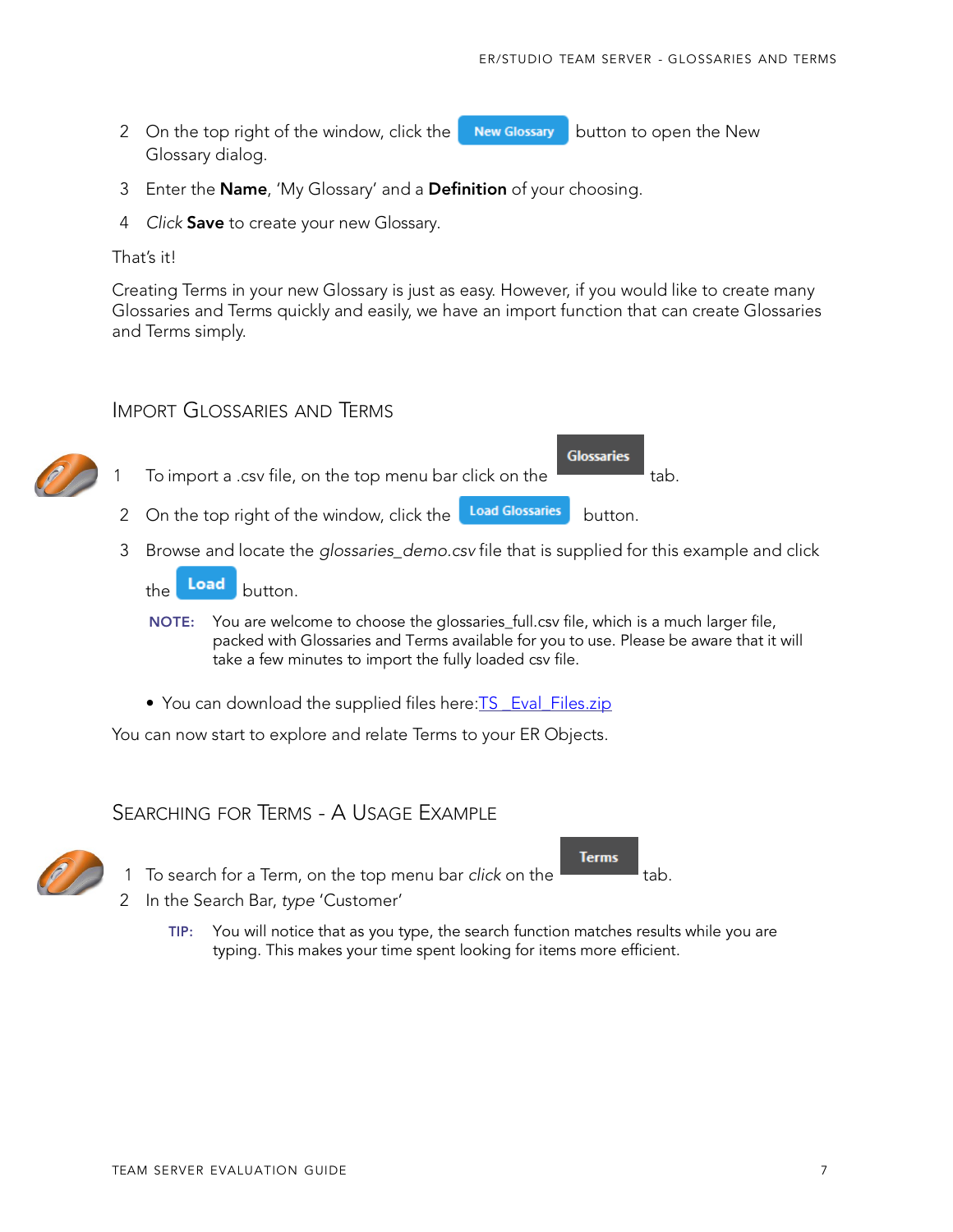3 From the search results, *click* on the item Customer with a Term Type of Sales.

The description of this *Sales Glossary* Term is "A person or organization that has expressed interest in a product by contacting our sales department." However, in the Marketing department, this may be referred to as a 'Prospect'. Clearly defined business terms made available in your organization can explain and simplify the use of the same terms in different departments.

4 From the left Menu bar, *click* Related Terms, to see which other Terms might be useful to you, that you may not have directly searched for.

In this example you can see that 'Prospect' is a related term. Misunderstandings of similar terms in your organization can be overcome by relating terms, allowing your users to easily find and clarify business terms.

| <b>ED</b> Stream          | <b>Customer</b>                                                                                                                                      |
|---------------------------|------------------------------------------------------------------------------------------------------------------------------------------------------|
| <b>Description</b>        | Ξ<br><b>Sales</b><br>[Delete]                                                                                                                        |
| <b>Discussions</b>        |                                                                                                                                                      |
| <b>Followers</b>          |                                                                                                                                                      |
| <b>Related Glossaries</b> | Relate<br>View                                                                                                                                       |
| Related Terms             |                                                                                                                                                      |
| Related ER Objects        | <b>Customer</b><br>Marketing<br>A person or organization who has made a product purchase.                                                            |
|                           | <b>Prospect</b><br>$\equiv$<br><b>Sales</b><br>A person or organization that has expressed interest in a product by contacting our sales department. |
|                           |                                                                                                                                                      |

#### <span id="page-8-0"></span>FILTERING SEARCH TERMS

As you have found already, searching for Terms can be simple but powerful. Giving your users the capability to collaborate effectively.

Sometimes users across your organization can be confused with different abbreviations and searching on the Internet can often just confuse matters. Your organization's Glossary, is the single, common source for truthful metadata for your organization.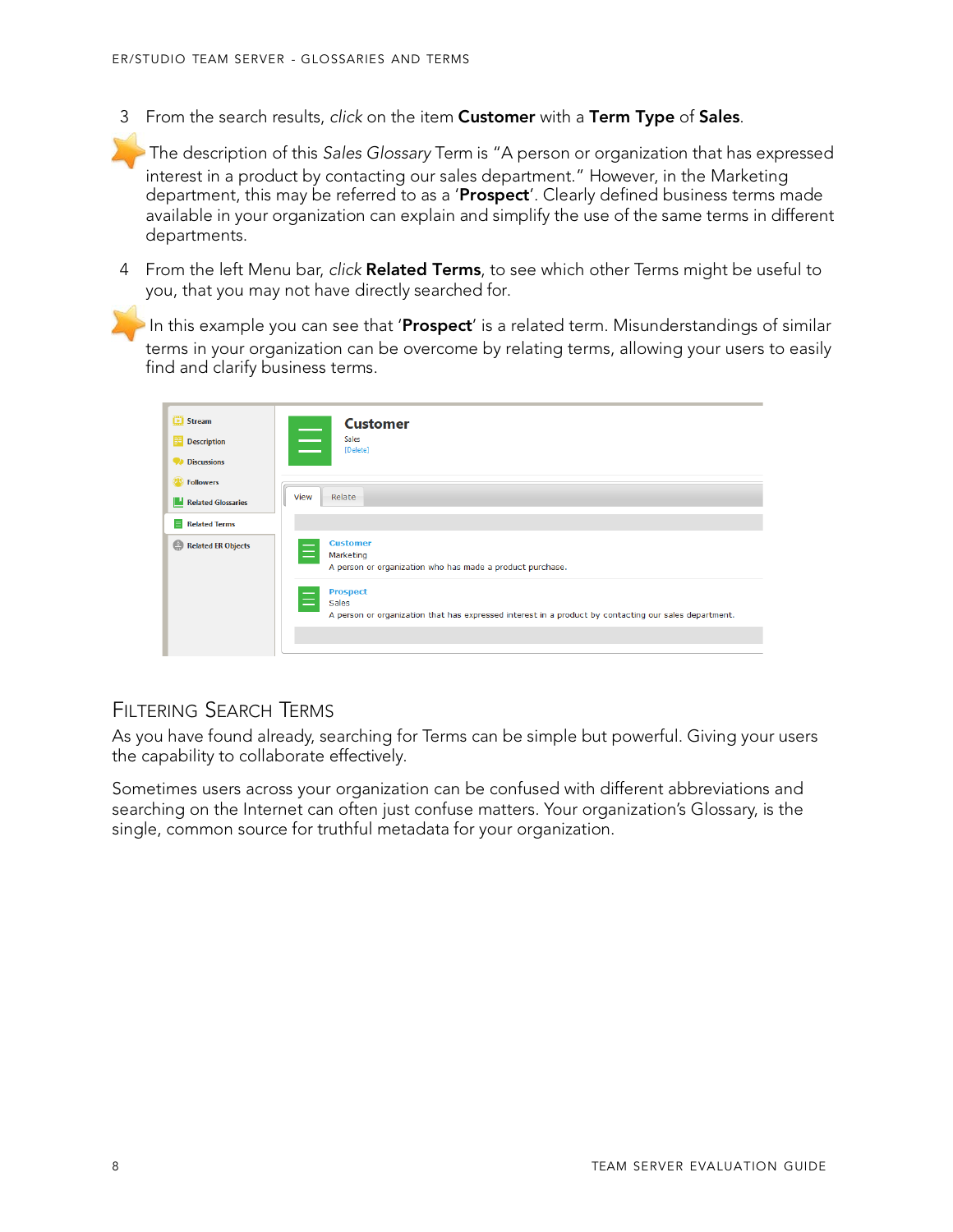If you would like to narrow your search, you can filter what is included in the search by changing the values in the Search In filters.

1 Click on **Terms** in the top navigation menu, in the search box, type 'FOS'.



2 In the 'Search In' tickboxes, clear all items except Aliases/Synonyms.



Only Factory Outlet Store is remaining from the search results. The Search In filters enable you to search not only queries the Term name, but also Aliases/Synonyms, Abbreviations, Definition, Notes (not by default) and Custom Attributes.

### <span id="page-9-0"></span>SETTING UP FOR FURTHER EVALUATION

Before viewing Model data in ER/Studio Team Server you will need to synchronize with the Repository data. Adding a Model to the Repository is done from ER/Studio.

Open ER/Studio Data Architect. If you need assistance on installation please see: [Installing ER/Studio Data Architect.](http://docwiki.embarcadero.com/ERStudioDA/2016/en/Installing_Embarcadero_ER/Studio_Data_Architect)

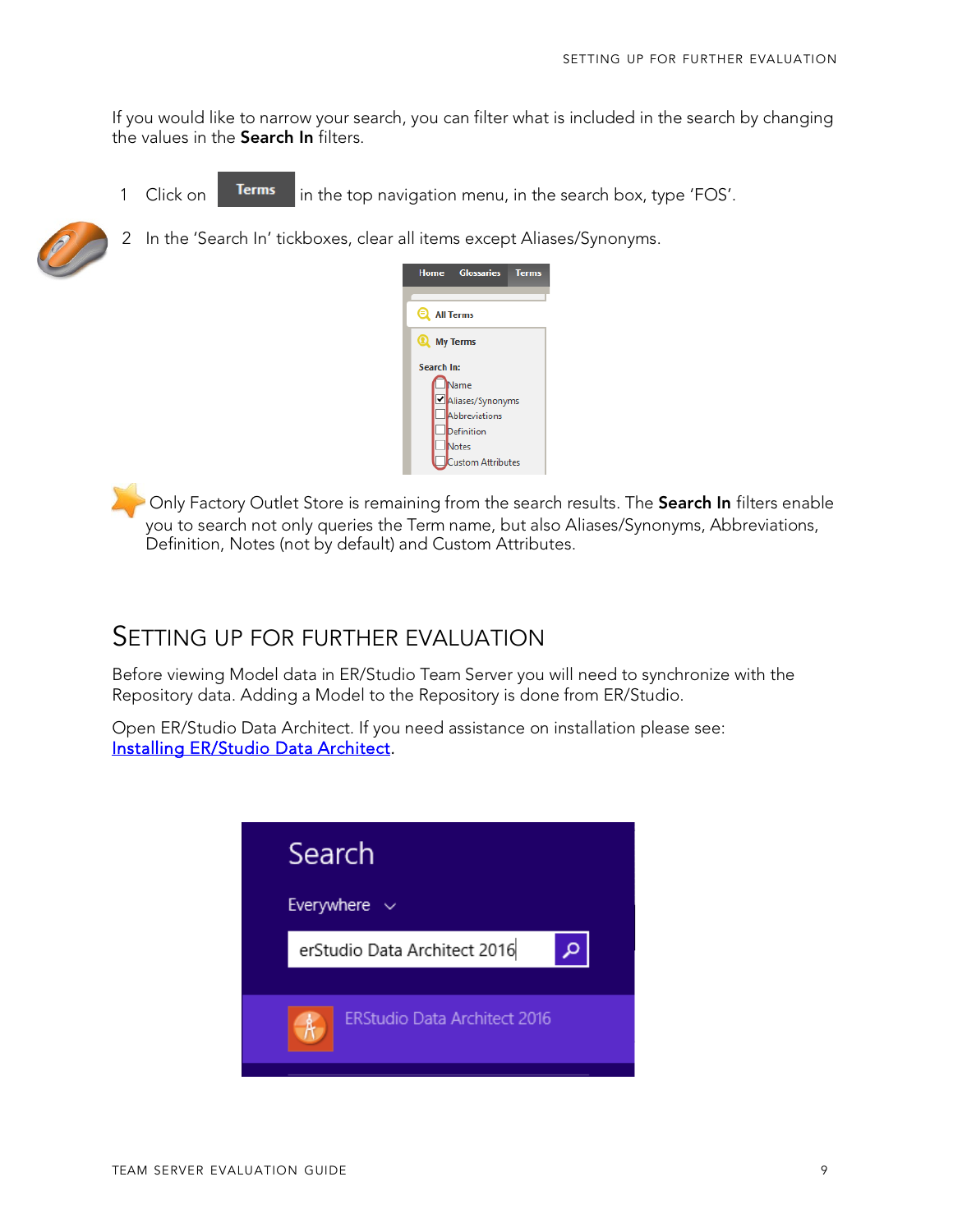### ER/STUDIO DATA ARCHITECT CONFIGURATION

<span id="page-10-0"></span>

- 1 From your ER/Studio DA program window, Open the *AOE.dm1* file which is found with the [evaluation files.](http://docs.embarcadero.com/products/er_studio_team_server/16.1.0/Eval_PDF_files.zip)
- 2 Click the Repository Login in the menu bar Repository > Log In.
- 3 Log in using the name and password that you set during the Repository install.
- 4 In the Data Model Window (the left pane) *right click* the



| Tools | Repository   Help |
|-------|-------------------|
|       | Project Center    |
|       | Diagrams          |
|       | Data Dictionary   |
|       | Releases          |
|       | Administration    |
|       | Security          |
|       | Log In            |
|       | Out               |

*AOE.dm1* Model icon and from the context menu, click Add Diagram. On the Add Diagram options window, click OK to add the diagram to the Repository.

5 Right Click the AOE.DM1 model icon again. You will now see more options available. Click **Check Qut Diagram.** At this point you can also choose to check out the model exclusively if you require. For this demo, you can accept the default setting.

You have now added a diagram and *checked out* a diagram from the Repository!

This allows many users to collaborate on a model and *check in* their changes for others to

see. The icons change from a 'locked' padlock  $\Box$ , to an open padlock  $\Box$  to show which objects you have checked out. Your model should now have green 'open padlock' icons.

#### SETTING UP A SENSITIVE DATA ALERT



6 Click the Data Dictionary tab to change the Data Model window to a Data Dictionary window.

|                    | Data Model <b>Data Dictionary</b> HB Data Lineage   Nacro |  |
|--------------------|-----------------------------------------------------------|--|
| For Help, press F1 |                                                           |  |

Expand the following selection Data Dictionary > AOE\_DD > Data Security Information > Data Security Classification and double-click Privacy Level. You will be asked to check out the item from the Repository, click Check Out to open the editor.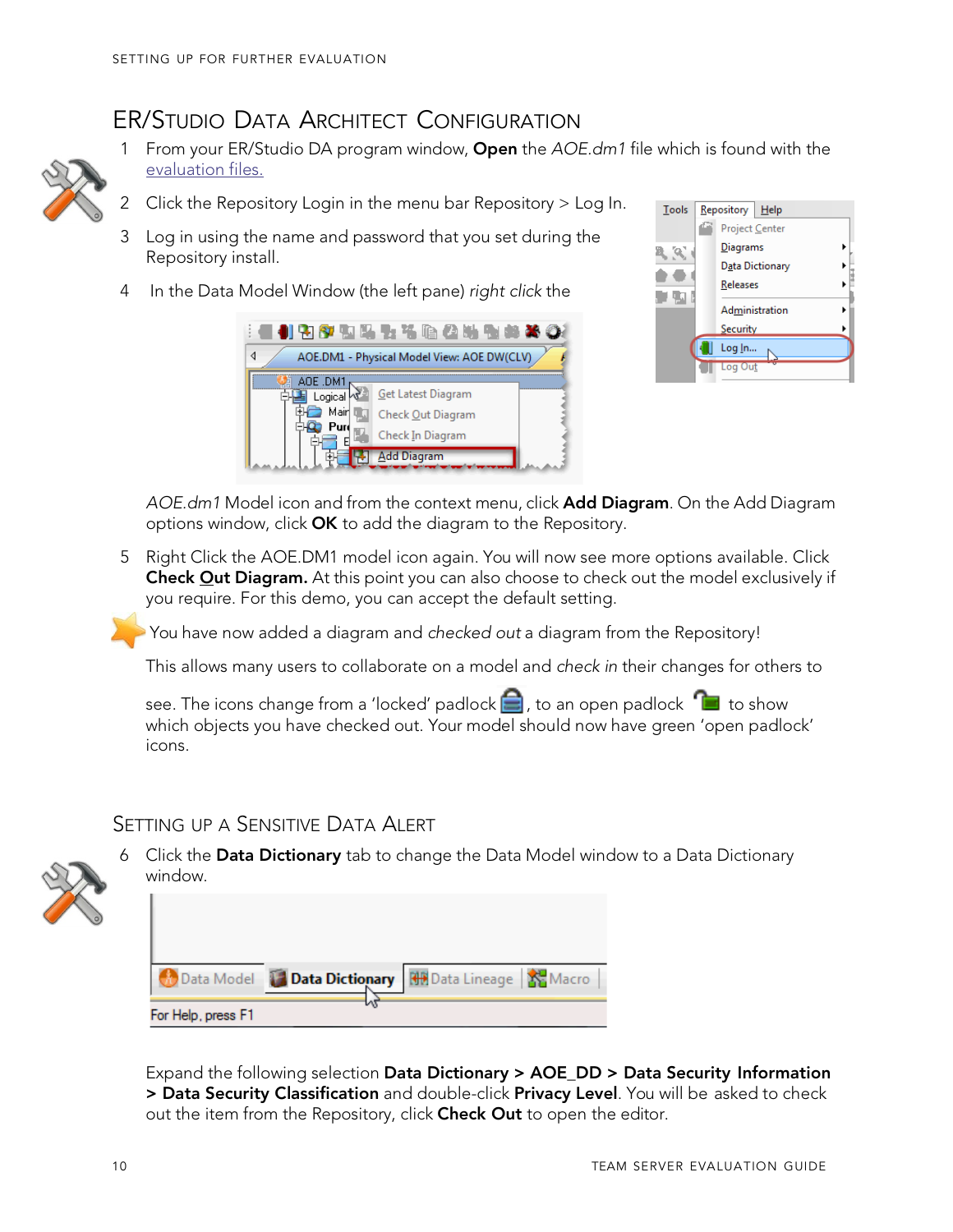7 In the Data Security Property Editor, change to the Binding Information tab and in the Object Class List, click on Attribute. In the Object list pane expand AOE.DM1 > AOE PDM > CrtCrd. Select the tickbox for CrtCrd, which will include: CrdCrdID, CrdTyp, CrdNmb, ExpMonth, ExpYear, MdfDte.

| Data Security Property Editor                                    |                                                                                                                                                                                                                                                                                                                                                                                                                                                              |
|------------------------------------------------------------------|--------------------------------------------------------------------------------------------------------------------------------------------------------------------------------------------------------------------------------------------------------------------------------------------------------------------------------------------------------------------------------------------------------------------------------------------------------------|
| Name   Value   Binding Information                               |                                                                                                                                                                                                                                                                                                                                                                                                                                                              |
| <b>Object Class List</b>                                         | <b>Object List</b>                                                                                                                                                                                                                                                                                                                                                                                                                                           |
| Attribute<br>Entity<br>望<br>Model<br>ā.<br>Submodel<br>ä<br>View | AOE .DM1<br>王<br>Logical<br>$\overline{+}$<br>AOE DW<br>向<br>m<br>AOE PDM<br>日语<br>Adr<br>电<br>□<br>П<br>电<br>AdrTyp<br>Ē<br>电<br><b>AWBuildVm</b><br>电<br><b>BIIOfMIs</b><br>500<br>电<br>Cct<br>电<br><b>CctCrtCrd</b><br>电<br>CctTyp<br>ō<br>Ėŀ<br>Cmr<br>$\Box$<br>申<br>CmrAdr<br>Ė.<br>⊽<br>CrtCrd<br>$\mathbb{Z}$<br>⊽<br>CrtCrdID<br>⊽<br>CrdTyp<br>⊽<br>由.<br>CrdNmb<br>⊽<br><b>ExpMonth</b><br>⊽<br><b>Exp</b> Year<br><b>MdfDte</b><br>⊽<br>由<br>Cry |

- 8 Double click CrdNmb and set the Value Override as 'Regulated Customer Info'.
- 9 Click OK to close the editor.
- 10 Right click Data Dictionary > AOE\_DD and click Check In Data Dictionary.
- 11 Click OK to sync your changes. Then Yes and OK in the following pop up windows. NOTE: You have now bound information to columns in ER/Studio Data Architect.
- 12 Finally, *right click* the AOE.DM1 in the data model window and choose Check In Diagram.

### <span id="page-11-0"></span>ER/STUDIO TEAM SERVER CONFIGURATION

Now that you have synchronized your ER/Studio model to the Repository, we are going to publish the data model on Team Server to be able of view it and work it.

- 1 Log in to Team Server using a web browser and browsing to the server address/port, and username and password that you chose during installation.
- 2 Click the My Settings > Admin menu on the right of the top menu bar.

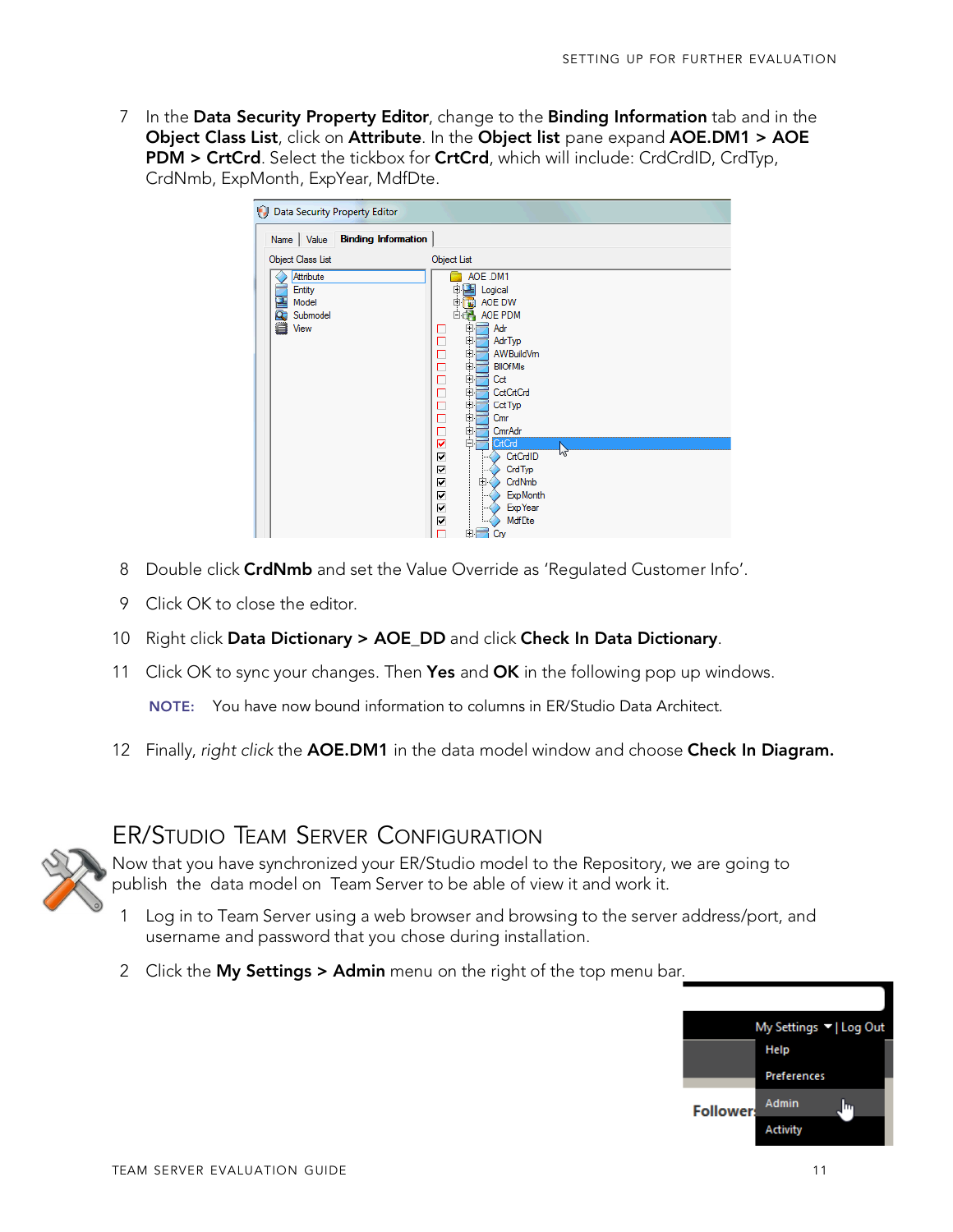- 3 In the administration page, you have access to **ER/Studio Publication**.
	- NOTE: To publish the model, you will need to have added it to the Repository from ER/ Studio DA, which is listed on page 9.
- 4 Click the tickbox for the AOE.DM1 Project in the main window.

| Repository Management<br>Licenses | <b>ER/Studio Publications</b><br>Use this page to manage publications and to recover from errors during check-in process. |               |               |                  |                     |
|-----------------------------------|---------------------------------------------------------------------------------------------------------------------------|---------------|---------------|------------------|---------------------|
| 츸<br><b>Solution Permissions</b>  | <b>Actions</b><br>Refresh   Publish Selected   Download Log File                                                          |               |               |                  |                     |
| <b>ER/Studio Publications</b>     |                                                                                                                           |               |               |                  |                     |
| o.<br><b>Subscriptions</b>        | <b>Selection</b>                                                                                                          | <b>Action</b> | <b>Status</b> | <b>Scheduled</b> | <b>Status Date</b>  |
| Managed Attributes                | $\Box$ Projects                                                                                                           |               |               |                  |                     |
| <b>Interaction Settings</b>       | $\n  Q$ AOE1.dm1                                                                                                          | Publish V     | Not Published | $\mathbf{0}$     | 11/05/2015<br>17:34 |
| <b>Object Alerts</b>              | $\Box$ Workspaces                                                                                                         |               |               |                  |                     |

- 5 From the Actions menu, *click* 'Publish Selected' to sync the Repository data to ER/ Studio Team Server.
- 6 If this is the first time you have visited the web page, you may have popups blocked in your web browser. If this is the case, you will need to 'Allow pop-ups' for your server's address by clicking on the alert bar pictured below.

|      |                    |  | Firefox prevented this site from opening a pop-up window. |                                                        |  |  | <b>Options</b>          |
|------|--------------------|--|-----------------------------------------------------------|--------------------------------------------------------|--|--|-------------------------|
|      | <b>embarcadero</b> |  |                                                           |                                                        |  |  | My Settings ▼   Log Out |
| Home |                    |  |                                                           | Glossaries Terms People ERObjects ERTools Data Sources |  |  |                         |
|      |                    |  |                                                           |                                                        |  |  |                         |

7 Once the publication process has completed, you will see the status as *Published*. If you would like to check on progress, please click *refresh*.

You have now published the Repository data in Team Server and it is ready to work!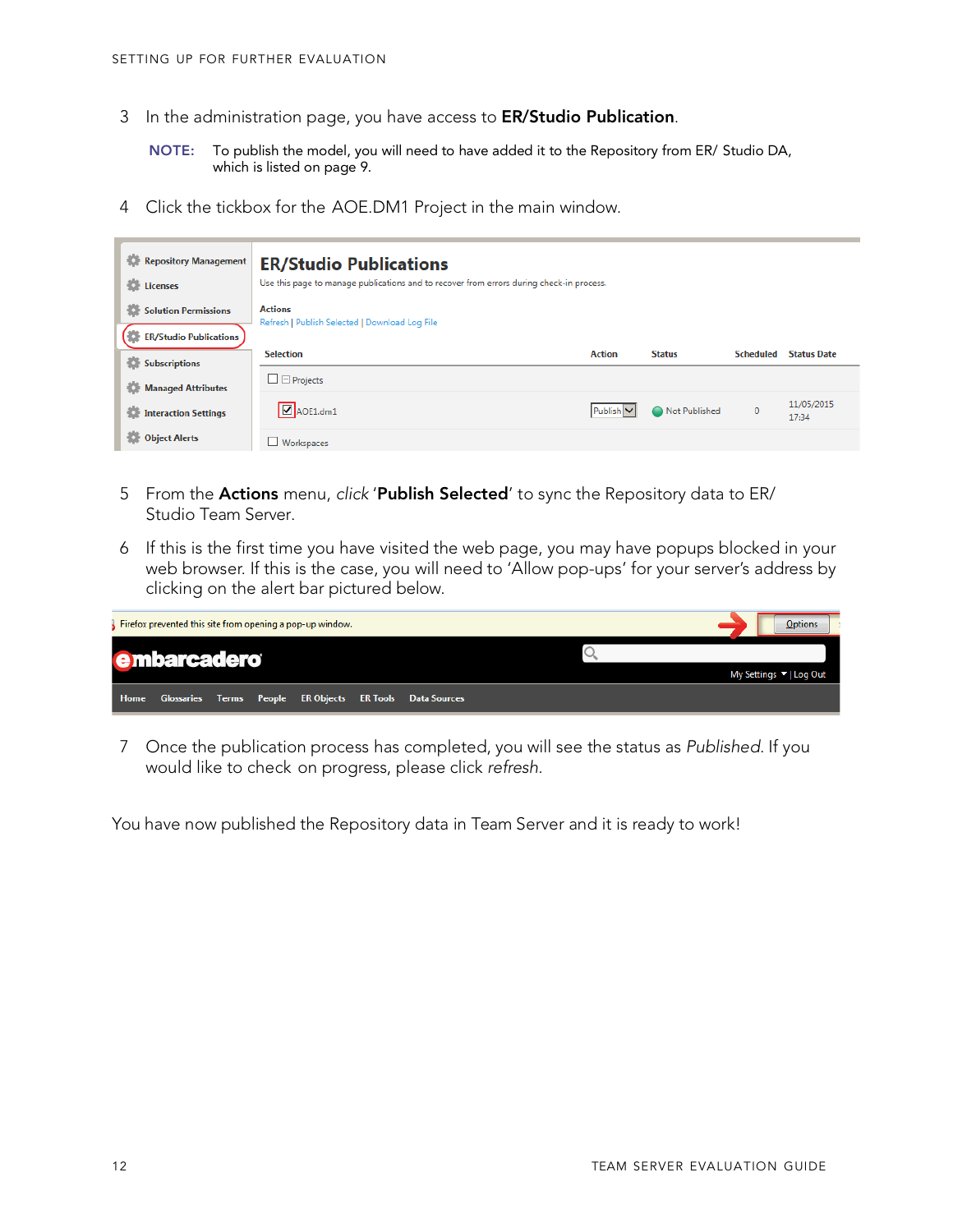**ER Objects** 

#### ER/STUDIO TEAM SERVER CONFIGURATION - ADDING AN ALERT



2 In the Search Box, *type* in '*Privacy Level*'. *Click* on the Security Object Privacy Level in the Object list.



- 3 On the Privacy Level Security Object page, *click* on **Full Alerts** from the left menu.
- 4 To create a new Alert, *click* the **New Condition** button.
- 5 Fill out the New Condition Alert settings, *Value, Regulated Customer Info, Warning* and any additional text you require.

| <b>New Condition Alert</b>     |                                                                        |               |
|--------------------------------|------------------------------------------------------------------------|---------------|
| <b>Show Alert for Matching</b> |                                                                        |               |
| <b>Bound Object</b>            |                                                                        |               |
| $\bullet$ Value                |                                                                        |               |
| <b>Matching Value</b>          |                                                                        |               |
|                                | Regulated Customer Info                                                |               |
| <b>Alert Level</b>             |                                                                        |               |
| $\bullet$ Warning              |                                                                        |               |
| $\circ$ Info                   |                                                                        |               |
| <b>Notification Text</b>       |                                                                        |               |
| approval.                      | Regulated Customer Information!<br>Not to be replicated without proper |               |
|                                | <b>Save</b>                                                            | <b>Cancel</b> |

6 Save the new Alert.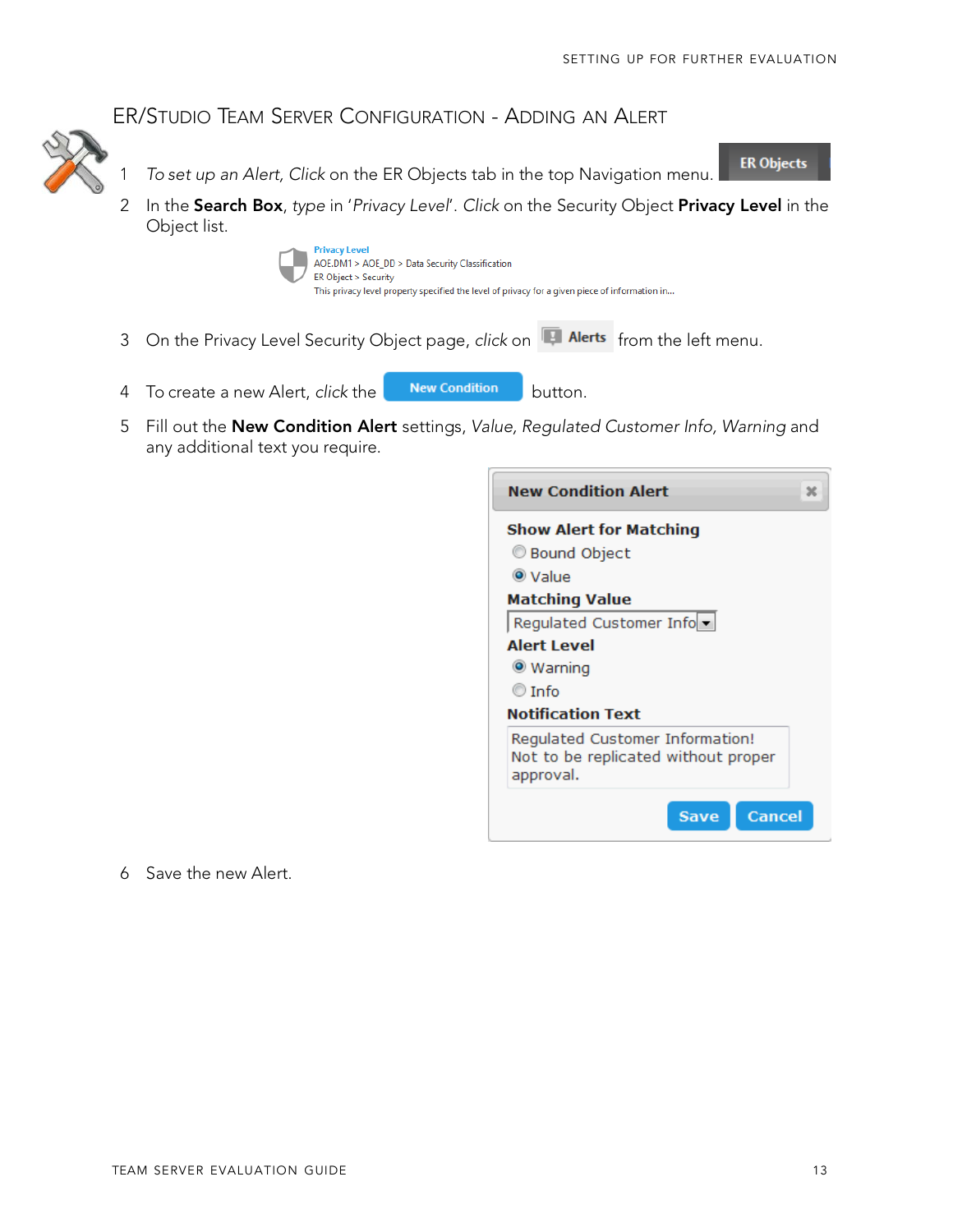### <span id="page-14-1"></span>ER OBJECTS - VIEWING ALERTS

Searching for ER Objects is made simple in Team Server.

- 1 From the top navigation menu, click **ER Objects**
- 2 In the search box, type 'credit card'. You will see from the search result that the column CrdNmb is listed.

The name of the column does not correspond with your search, but because Team Server is searching all fields, it makes it easy to find Objects that are abbreviated or shortened.

3 Open the ER Object CrdNmb and you can see the security alert that you set up earlier!



# **CrdNmb**

Column AOE .DM1 > AOE PDM > CrtCrd > CrdNmb Not linked to any term [Create Linked Term]

Regulated Customer Information! Not to be replicated without proper approval.

4 If you have a DB Artisan Team Server license, the alert that you see here is also available when viewing the column in DB Artisan.

### <span id="page-14-0"></span>RELATING TERMS

It is very easy to relate Objects to Glossary Terms.

- 1 On the top navigation menu, *Click* on Terms.
- 2 *Type* 'CLV' in search box.
- 3 *Click* on Customer Lifetime Value term.
- 4 *Click* Related ER Objects
- 5 *Click* on Relate tab



**Customer Lifetime Value Rusiness Terms** [Delete]



6 In the search box, *type* the following: 'datefirstpurchase' and relate it to the Customer Lifetime Value term using the

**Relate** button.



TERMS - ADVANCED USE

You have already imported terms, and seen how relating different terms can be useful.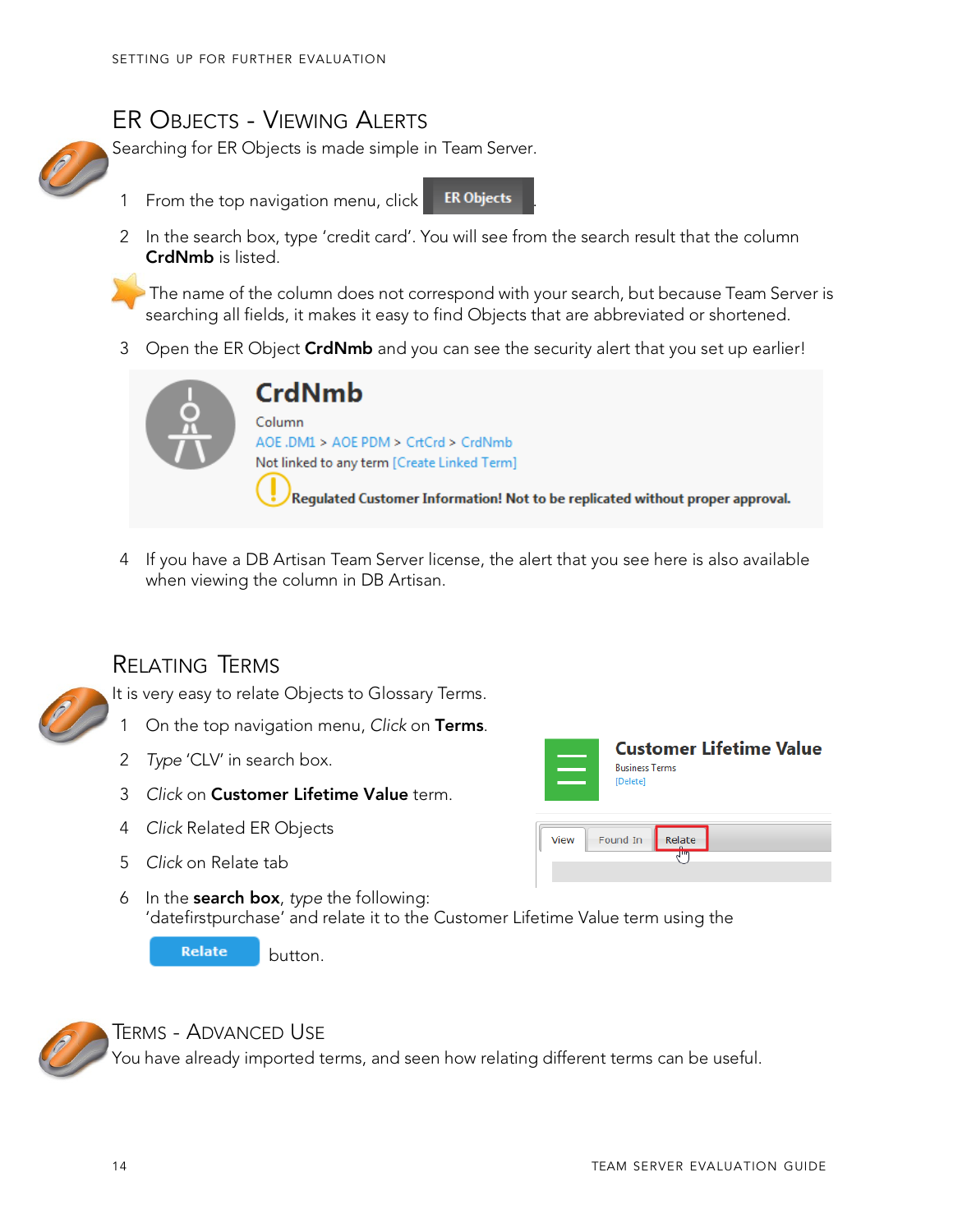Lets have a look at a more advanced term.

NOTE: The related objects used here were set up in a previous section, se[e Relating Terms.](#page-14-0)

- 1 On the top navigation menu, Click **Terms**
- 2 Type 'Customer Lifetime Value' in to the search box.
	- TIP: You can also type 'CLV' as the search will find the term through it's abbreviation.
- 3 Click the Term Customer Lifetime Value to open the Term.

| Stream                    | <b>Customer Lifetime Value</b>                                                                                                          |
|---------------------------|-----------------------------------------------------------------------------------------------------------------------------------------|
| <b>Description</b>        | <b>Business Terms</b><br>[Delete]                                                                                                       |
| <b>Discussions</b>        |                                                                                                                                         |
| <b>Followers</b>          | Created by admin on Apr 25, 2014<br>Edit                                                                                                |
| <b>Related Glossaries</b> | Name<br>Customer Lifetime Value                                                                                                         |
| <b>Related Terms</b>      | <b>Term Entity Type</b>                                                                                                                 |
| <b>Related ER Objects</b> | <b>Business Terms</b><br>$CLV = GC \cdot \sum_{i=0}^{n} \frac{r^{i}}{(1+d)^{i}} - M \cdot \sum_{i=1}^{n} \frac{r^{i-1}}{(1+d)^{i-0.5}}$ |

In this example, you may have been asked to organize the data required for the CLV equation. Normally this information would be in disparate locations and finding and confirming that data may be a difficult process.

With the Terms you have set up in previous sections, you can simply click 'Related ER **Objects'** and collect all of the data required for the equation. While having 'Stewards' listed for your Terms, you can easily find the organization's expert for that particular data.

# <span id="page-15-0"></span>DB TEAM SERVER AND DB POWER STUDIO PRODUCT INTEGRATION

DB Team Server can be integrated with the following DB Power Studio products:

- **DBArtisan** aimed primarily at DBAs, DBArtisan provides a comprehensive DBMS toolbox. General feature categories include object management, a SQL editing, execution, and debugging environment, and a variety of monitoring and analysis tools.
- Rapid SQL aimed at developers, Rapid SQL also features object management and a SQL editing, execution, and debugging environment. A collection of coding aids is also provided.

The following section is a read through only. To demo these features you will need a working data source and a DB Artisan installation. If you need an introduction to the features and benefits of these products, see<http://www.embarcadero.com/products> for details.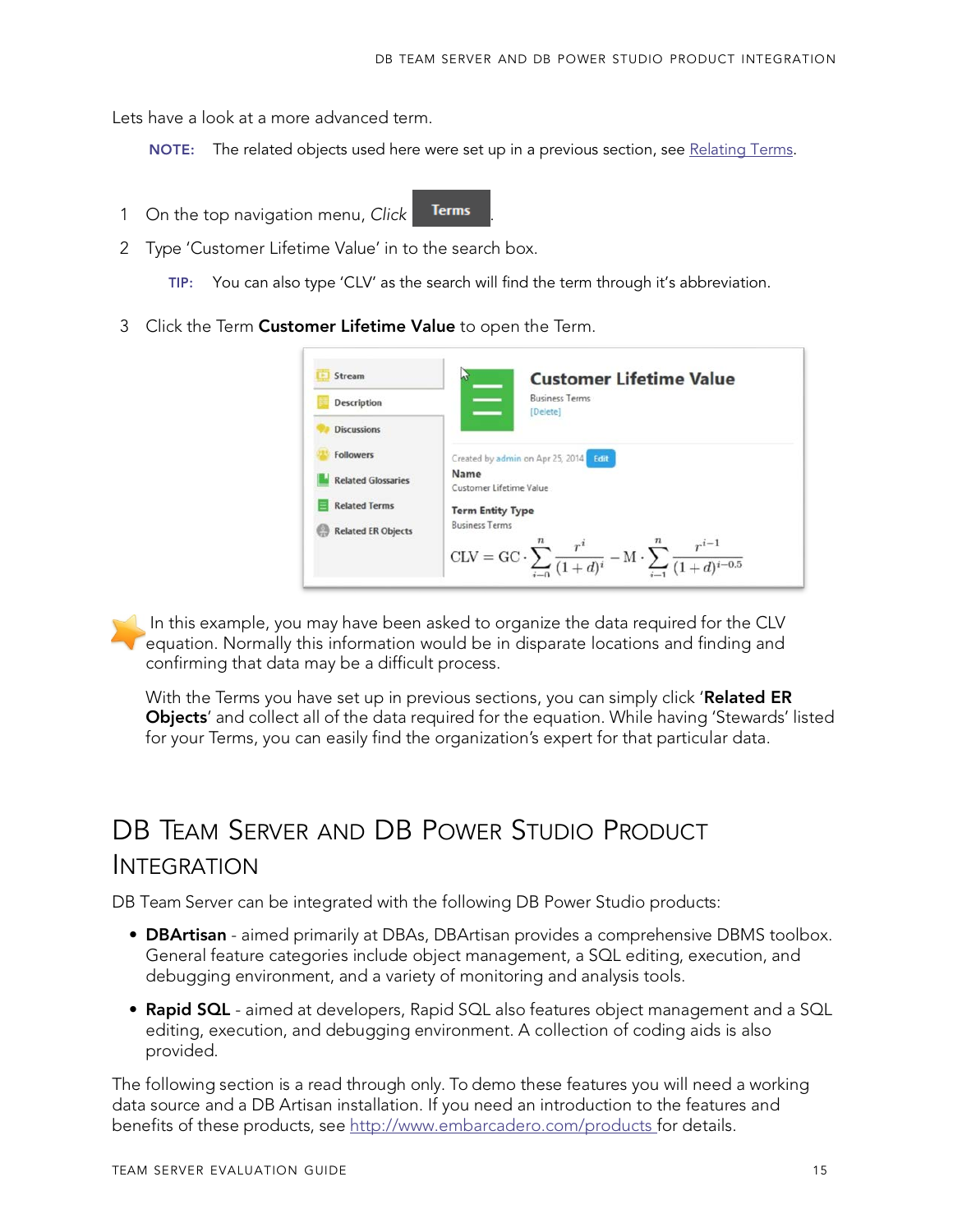001 Embarc adero Technologies, Inc. Embarcadero, the Embarcadero Technologies logos, and all other Embarcadero Technologies product or service names are trademarks or registered trademarks of Embarcadero Technologies, Inc. All other trademarks are property of their respective owners

This software/documentation contains proprietary information of Embarcadero Technologies, Inc.Mit is provided under a license agreement containing restrictions on use and disclosure and is also protected by copyright law. Reverse engineering of the software is prohibited.

Embarcadero Technologies, Inc. is a leading provider of award-winning tools for application developers and database professionals so they can design systems right, build them faster and run them better, regardless of their platform or programming language. Ninety of the Fortune 100 and an active community of more than three million users worldwide rely on Embarcadero products to increase productivity, reduce costs, simplify change management and compliance, and accelerate innovation. Founded in 1993, Embarcaderois headquartered in San Francisco, with offices located around the world. To learn more, please visit httpWwww.embarcadero.com.

**BOVBSØ201**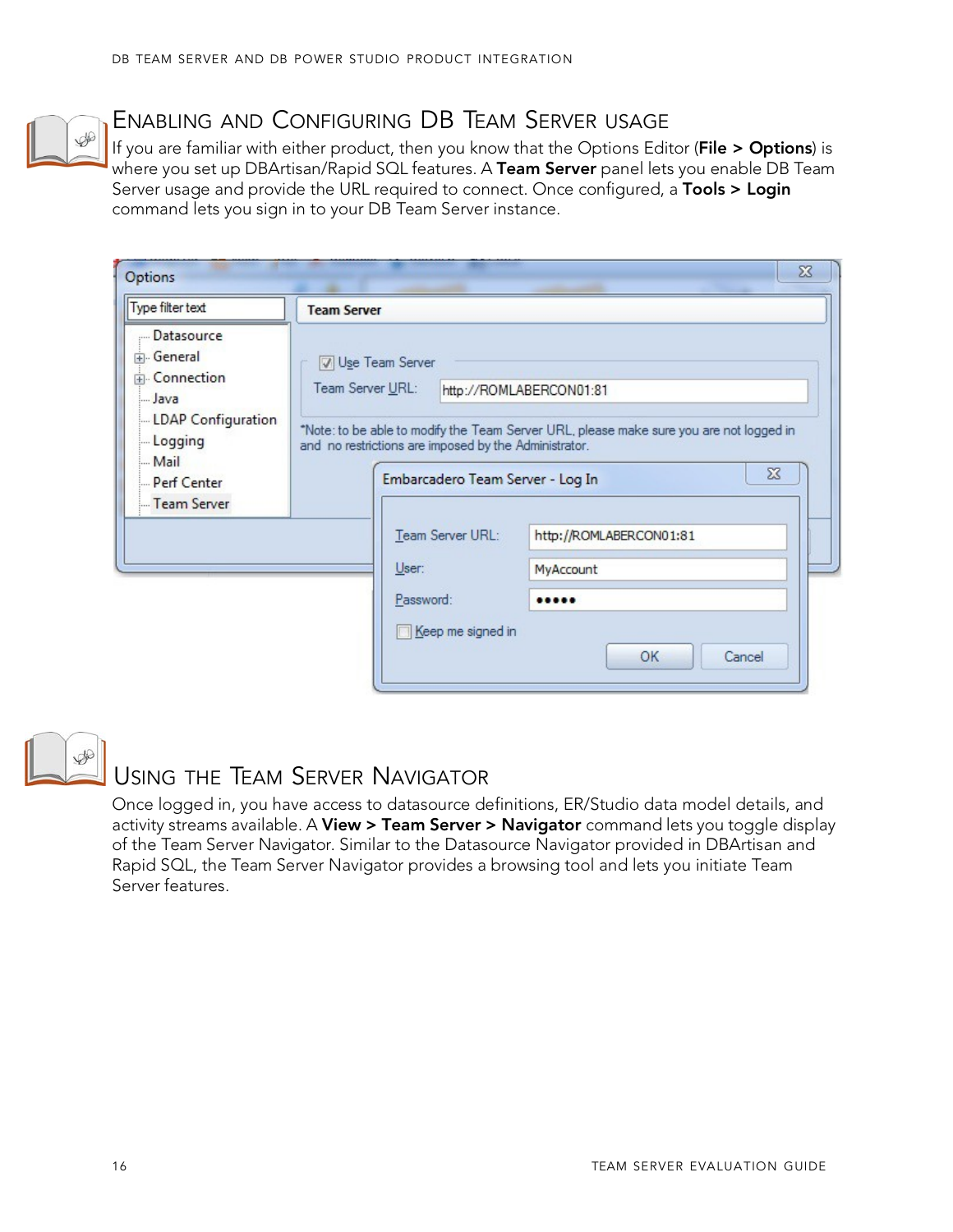

## <span id="page-17-0"></span>REGISTERING A DB TEAM SERVER DATASOURCE LOCALLY

Without DB Team Server, DBArtisan and Rapid SQL use locally-specified, static datasource definitions. Significantly, a locally-registered datasource can be synchronized with a Team Server definition.



For organizations with multiple copies of Rapid SQL or DBArtisan, when a datasource definition must be changed due to an operational change, the change can be made in one location and automatically propagated to all Rapid SQL/DBArtisan instances. When registering a datasource to DBArtisan or Rapid SQL, a single control attaches the locally registered datasource to the Team Server version.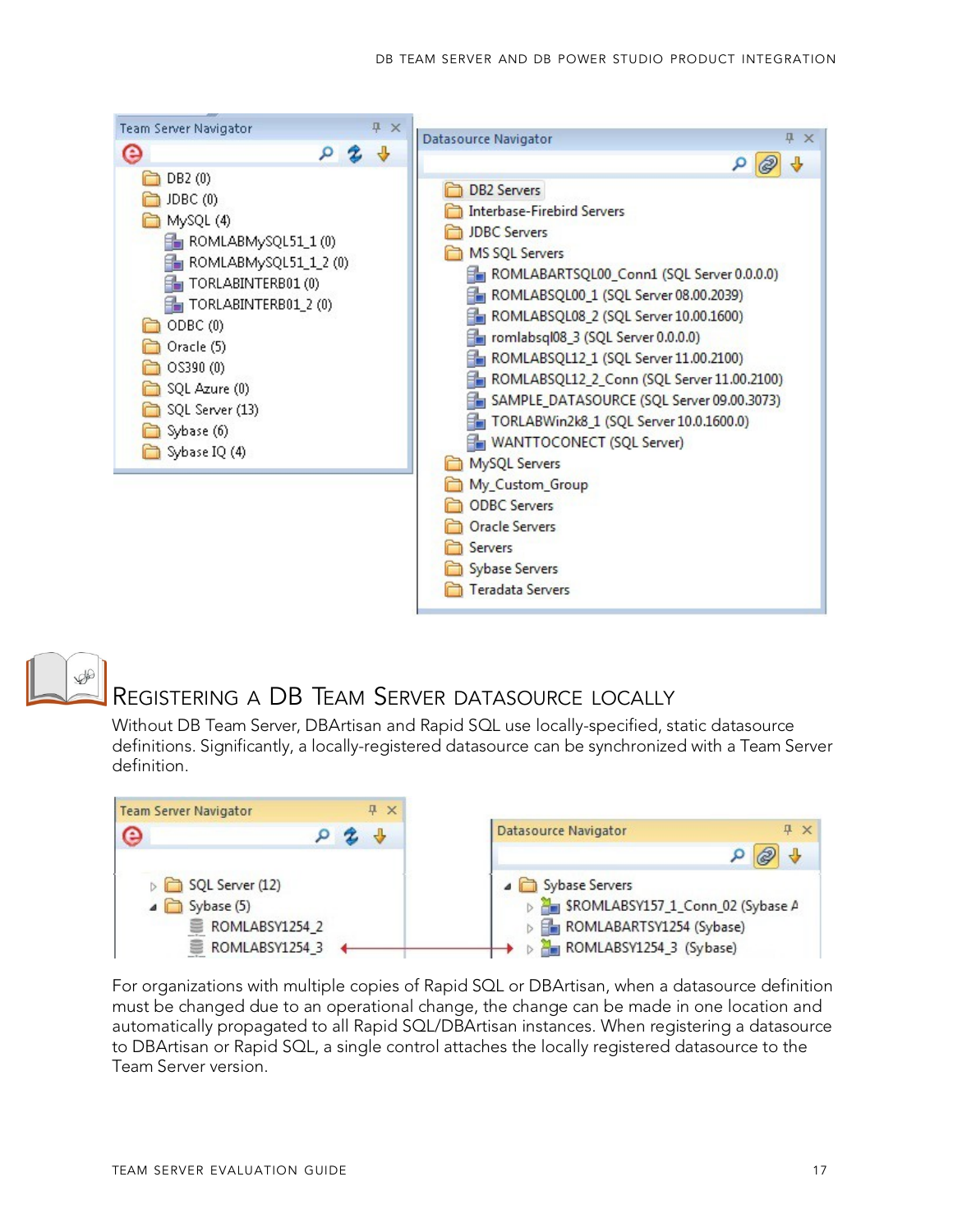| Database Type                                                                                                                 | Available database types:                                                                                                                                                                         |
|-------------------------------------------------------------------------------------------------------------------------------|---------------------------------------------------------------------------------------------------------------------------------------------------------------------------------------------------|
| Connection Information<br><b>Security Parameters</b><br>Custom Driver Properties<br>Datasource Properties<br>Datasource Group | <b>HeilBM DB2</b><br>Microsoft SQL Server<br>MySQL<br>Oracle<br>Sybase Adaptive Server<br>Sybase IQ<br>Windows Azure SQL Database<br>Teradata (Technical Preview)<br>Generic ODBC<br>Generic JDBC |
|                                                                                                                               | Related Team Server Data Source:<br>Relate<br>ĸ<br>$\mathcal{V}$<br>@@ROMLABSQL12_2_Conn<br>ROMLABARTSQL12<br>ROMLABSQL08 3<br>ROMLABSQL12 1                                                      |

Once initially registered, an attached, local datasource definition is resynchronized with the Team Server version each time you connect to that datasource.

<span id="page-18-0"></span>

### OTHER DATASOURCE MANAGEMENT FEATURES

A Rapid SQL or DBArtisan user has access to a feature (Datasource > Reconcile Data Sources) that lets you manage multiple Team Server and local datasource definitions simultaneously.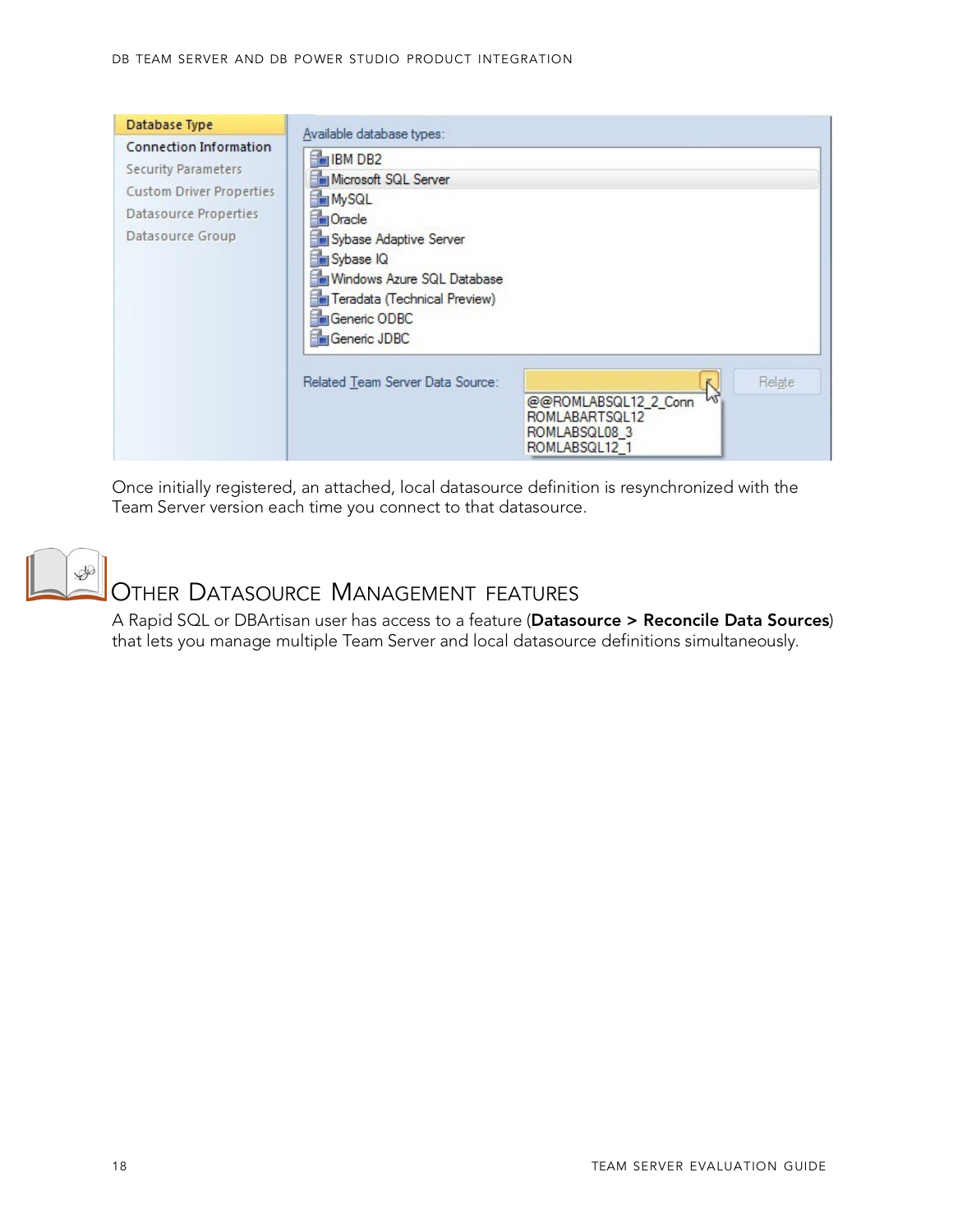| Matching data sources (Select Team Server and local data sources to link)                                          |                                                                                         |                                                      |                                                                                     |   |
|--------------------------------------------------------------------------------------------------------------------|-----------------------------------------------------------------------------------------|------------------------------------------------------|-------------------------------------------------------------------------------------|---|
| <b>Team Server Name</b>                                                                                            | Local Name                                                                              | Type                                                 | Server/Instance Nam                                                                 |   |
| ROMLABSYBIQ152 1<br>ROMLABSQL08 3<br>@@ROMLABSQL12_2_C<br>ROMLABSOL02 jdbc<br>ROMI ARSOL 12 1                      | ROMLABSYBIQ152_1<br>romlabsgl08_3<br>ROMLABSQL12 2 Conn<br>ROMLABSOL02<br>ROMLARSOL12_1 | Sybase IO<br>MS SOL<br>MS SQL<br>Sybase IO<br>MS SOI | ROMLABSYBIQ152 1<br>romlabsql08_3<br>ROMLABSQL12 2<br>ROMLABSOL02<br>ROMLARSOL 12 1 |   |
| Unmatched Team Server data sources (Select Team Server data sources to import and link)<br><b>Team Server Name</b> | Type                                                                                    |                                                      |                                                                                     |   |
| ROMLABARTSY157 jdbc<br>\$ROMLABSY157 1 Conn 02<br>Sybase IO Demo<br><b>IDBCTEST</b>                                | Sybase<br>Sybase<br><b>ODBC</b><br><b>IDBC</b>                                          |                                                      |                                                                                     | Ξ |
| Unmatched local data sources (Select local data sources to export to Team Server and link)                         |                                                                                         |                                                      |                                                                                     | ▲ |
| Data Source Name                                                                                                   | Type                                                                                    |                                                      |                                                                                     |   |
| SAMDB10<br><b>SAMPLE</b>                                                                                           | DB <sub>2</sub><br>DB <sub>2</sub>                                                      |                                                      |                                                                                     |   |
|                                                                                                                    |                                                                                         |                                                      |                                                                                     |   |

A full set of options is provided for managing the relationship between Team Server datasource definitions and those registered locally.

<span id="page-19-0"></span>

#### ADVANCED DATASOURCE SEARCH

In addition to simple browsing of datasources available on a DB Team Server instance, a Datasource > Team Server Data Source Search command issued from DBArtisan or Rapid SQL opens a dialog that lets you perform an advanced search of datasources.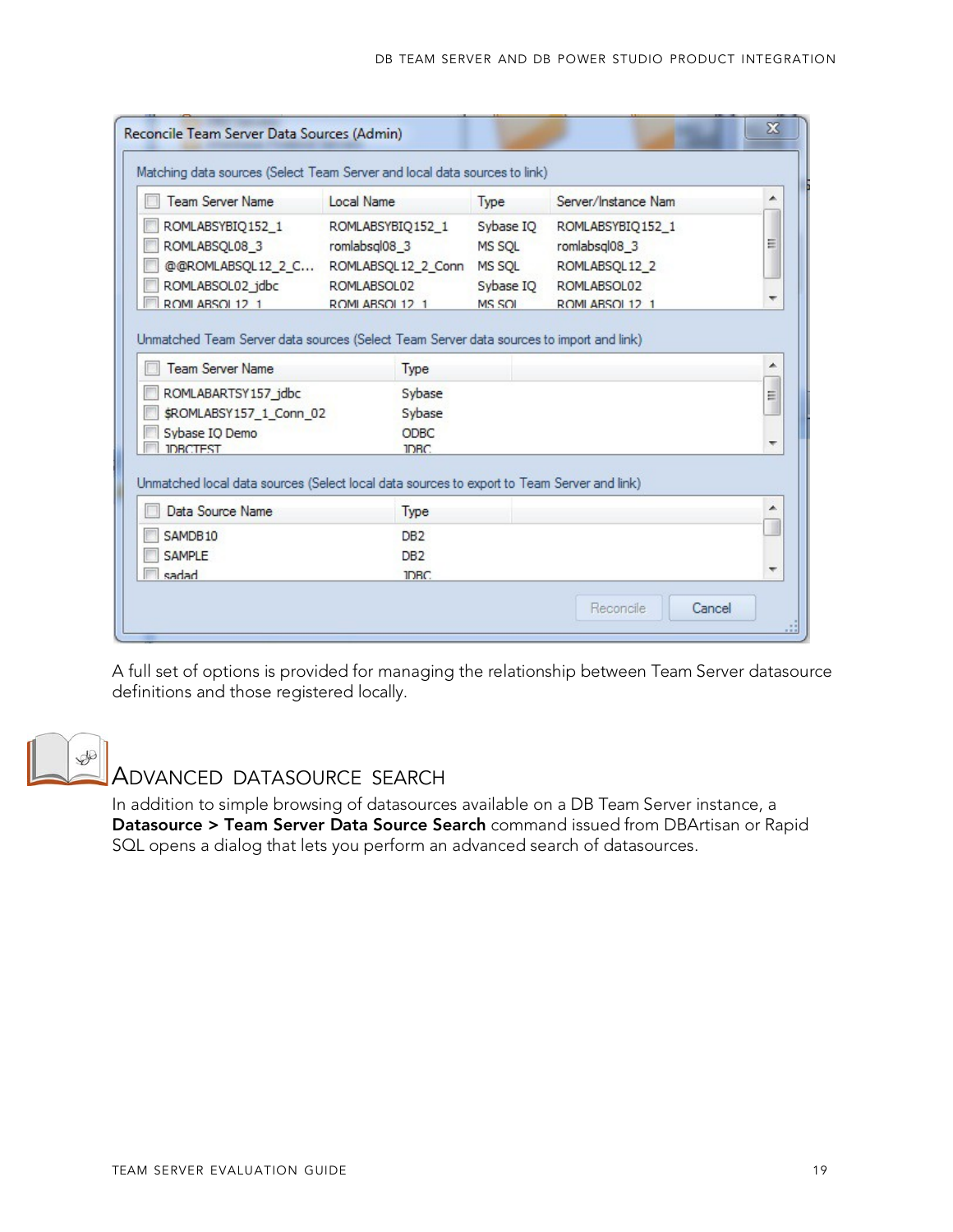| Search:            |                |                          |               |               |         |           |
|--------------------|----------------|--------------------------|---------------|---------------|---------|-----------|
| <b>ROM</b>         |                |                          |               | ⋩             | Search  | Save<br>v |
| Name               | $\vert$ s<br>w | v                        | <b>ROM</b>    |               |         |           |
| Data source type   | s <br>÷        | $\overline{\phantom{a}}$ |               |               |         |           |
| Name               |                |                          |               | Type          | Version | ۰         |
| ROMLABSOL02_jdbc   |                |                          |               | Sybase IQ     |         | l.        |
| ROMLABSQL08_3      |                |                          | <b>MS SQL</b> |               |         |           |
| ROMLABSQL12_1<br>* |                |                          |               | <b>MS SQL</b> |         | ₩         |

You can search by name or by one or more ANDed criteria. Specific conditions include items such as database type and version as well as operational characteristics like performance and storage details. The advanced search mechanism attempts to anticipate the differing needs across an enterprise. For example:

- IT personnel might be interested in all datasources with free space issues.
- A developer might be looking for all datasources of a specific DBMS type and version.
- A quality assurance engineer might be looking for a specifically-configured datasource in order to duplicate a customer issue.



## USING MODEL DATA IN THE SQL EDITOR

Rapid SQL and DBArtisan both have powerful SQL Editor environments that let you develop, debug, and execute SQL scripts. Key features include automated coding assistance and error detection options. When you open a SQL Editor (File > New > ISQL in DBArtisan or File > New SQL in Rapid SQL) against a datasource attached to a DB Team Server definition, editor features can make use of associated model data.

For example, if a line of code references an object with associated meta data, a warning icon is displayed in the gutter, beside the page number. On execution, details from the model data for that object definition are displayed in the **Error** pane.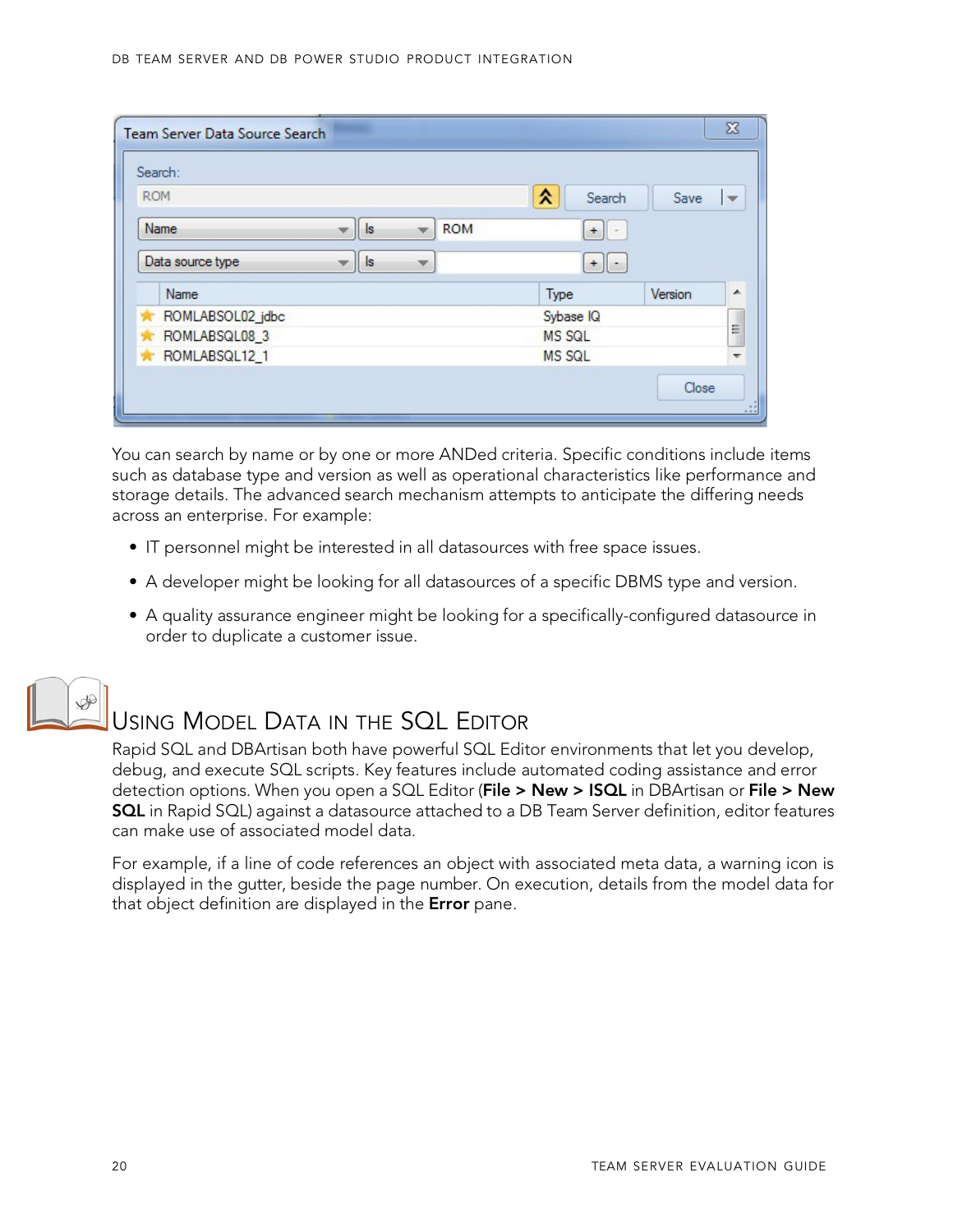

Similarly, when hovering the mouse over a column name, table name or view name, a tooltip showing the entity/attribute description is displayed.

|    | select *                                                               |
|----|------------------------------------------------------------------------|
| 20 | from gim.dbo.BROKER t1                                                 |
|    | where t1.BROKER FIRST NAME is not null and t1.BROKER LAST NAME is null |
|    | Metadata Information: BROKER (Broker) Data Steward: Larry              |
|    |                                                                        |

Subsequently clicking in the tooltip opens a browser window on DB TeamServer, with the associated ER/Studio model data definition for that object.

While those features provide immediate access to model data from DB Team Server, you can also have entity/attribute information automatically written to a script. The Format feature, primarily aimed at beautifying code, is initiated using the **Format** button.

#### 冶

When invoked, a comment with element/attribute details is written to each line referencing an element with associated model data.

- select t1.col1 "Agent First Name"  $\mathbf{1}$
- $\overline{2}$ , t1.col2 "Agent\_Middle\_Initial"
- , t1.col3 "Agent\_Last\_Name" 3
- $\overline{4}$ , t1.col9 "Agent\_Years\_With\_Firm"
- 5 from GIM.dbo.FINTAB 44 /\* Entity: Finance Agent Table \*/

A developer subsequently opening script, a function or procedure for example, can quickly see that it references data that may be regulated.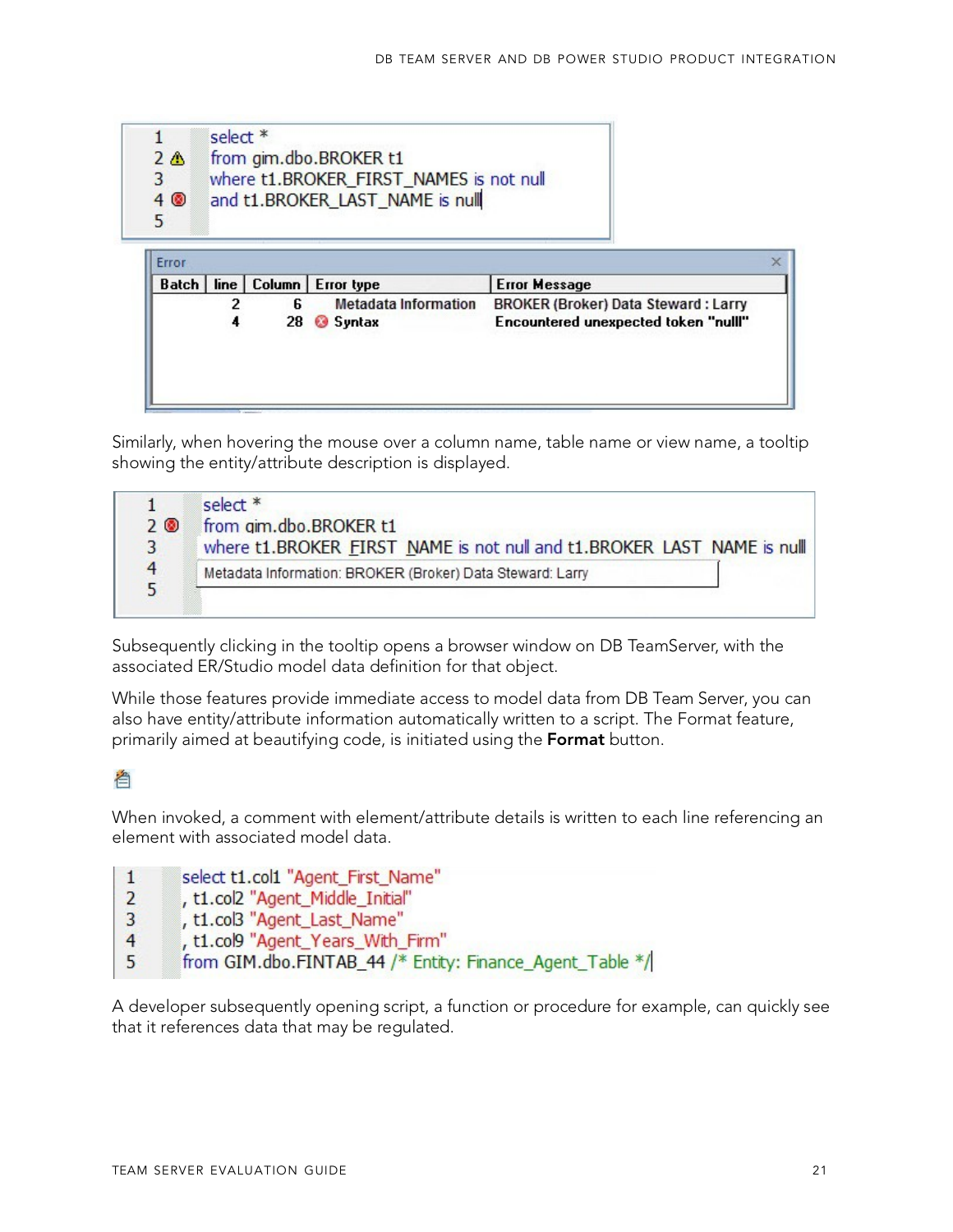### OTHER DB TEAM SERVER FUNCTIONALITY

Miscellaneous DB Team Server functionality in Rapid SQL and DBArtisan includes:

- Users can monitor their own activity stream or the activity stream for a datasource definition. Similarly, users can open a window to monitor their notifications.
- Rapid SQL and DBArtisan let you open a browser window on the connected DB Team Server for direct access to Team Server features.

# <span id="page-22-0"></span>ER/STUDIO TEAM SERVER - MORE FEATURES



#### <span id="page-22-1"></span>P<sub>FOPL</sub>E

Collaborating is made easy with Team Server. On the top navigation menu through the People menu item, you have access to follow, discuss and collaborate with your social connections.



#### <span id="page-22-2"></span>GLOSSARY TOOLTIPS

To enable the Glossary Tool Tip feature:

1 Ensure you are running your Team Server window in Mozilla Firefox.

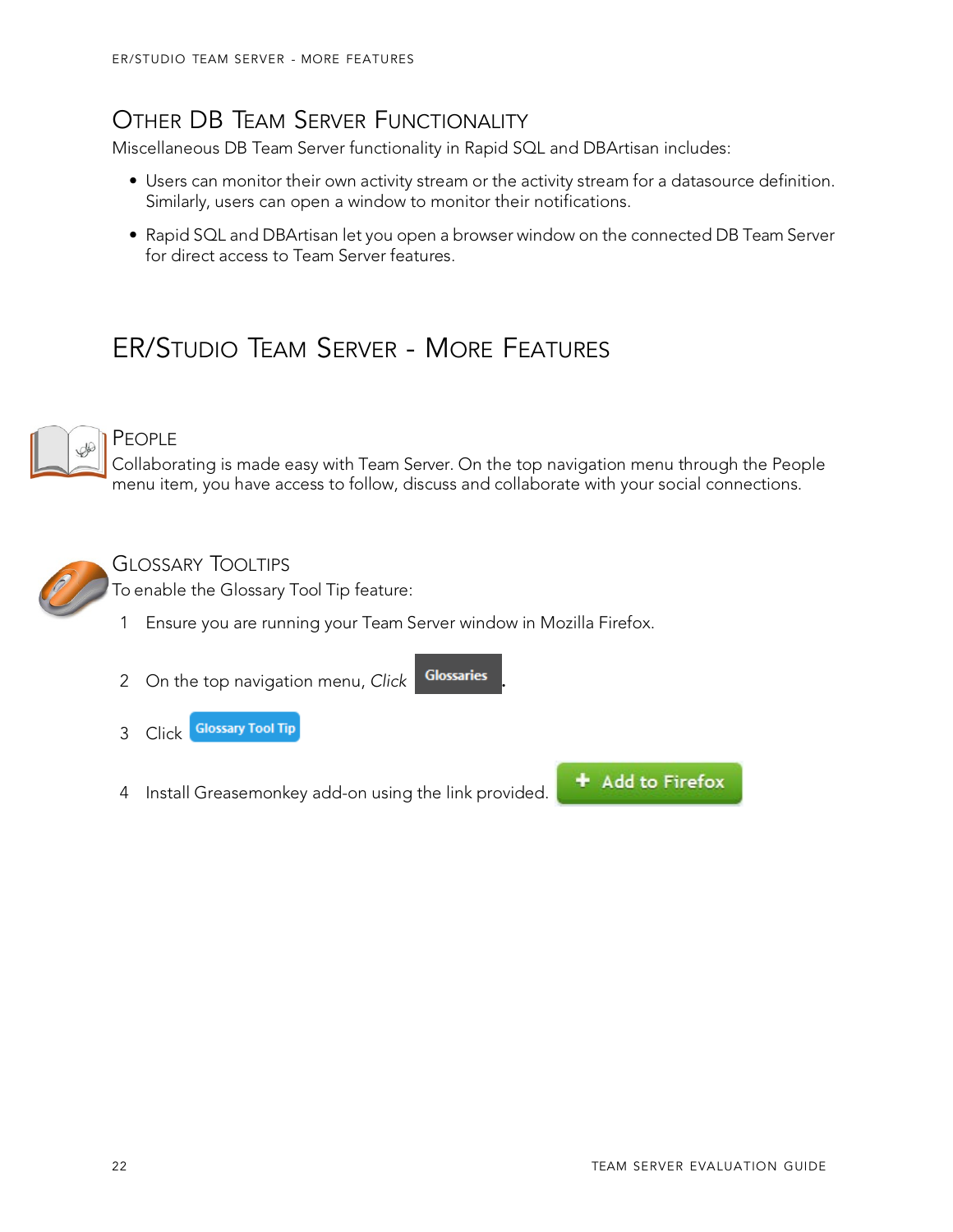5 You may also receive a warning before installing similar to the following pop up message. Click 'Install Now' to proceed with the add-on installation.



6 When the install has finished, click **Add Glossary Tool Tip** 

7 Click OK to install

NOTE: You may be required to restart your browser.

- 8 Click My Settings > Admin.
- 9 From the left navigation bar, click Glossary Tool Tip.
- 10 In the top right of the page, click New Association
- 11 Fill out the fields of the New Association pop-up window, clicking **Add** to save each field before adding another.

URL Patterns - The URL list of the web sites/pages that you would like to associate with your Glossary. *Type* [in this field http://en.wikipedia.org/\\*\\*](http://en.wikipedia.org/)

Glossaries - A list of one or more Glossaries that you would like to associate with the web sites in the URL Patterns field. *Type* 'Sales' then click Add

**Definitions** - You can add a definition of your association between the URL and Glossary.

12 *Click* Save.

13 Go to<http://en.wikipedia.org/wiki/Customer> to watch the magic!

On the page that opens, you can see how the fields are highlighted, and when you hover your mouse over the highlighted 'customer' words, a definition is given from your **Sales** glossary.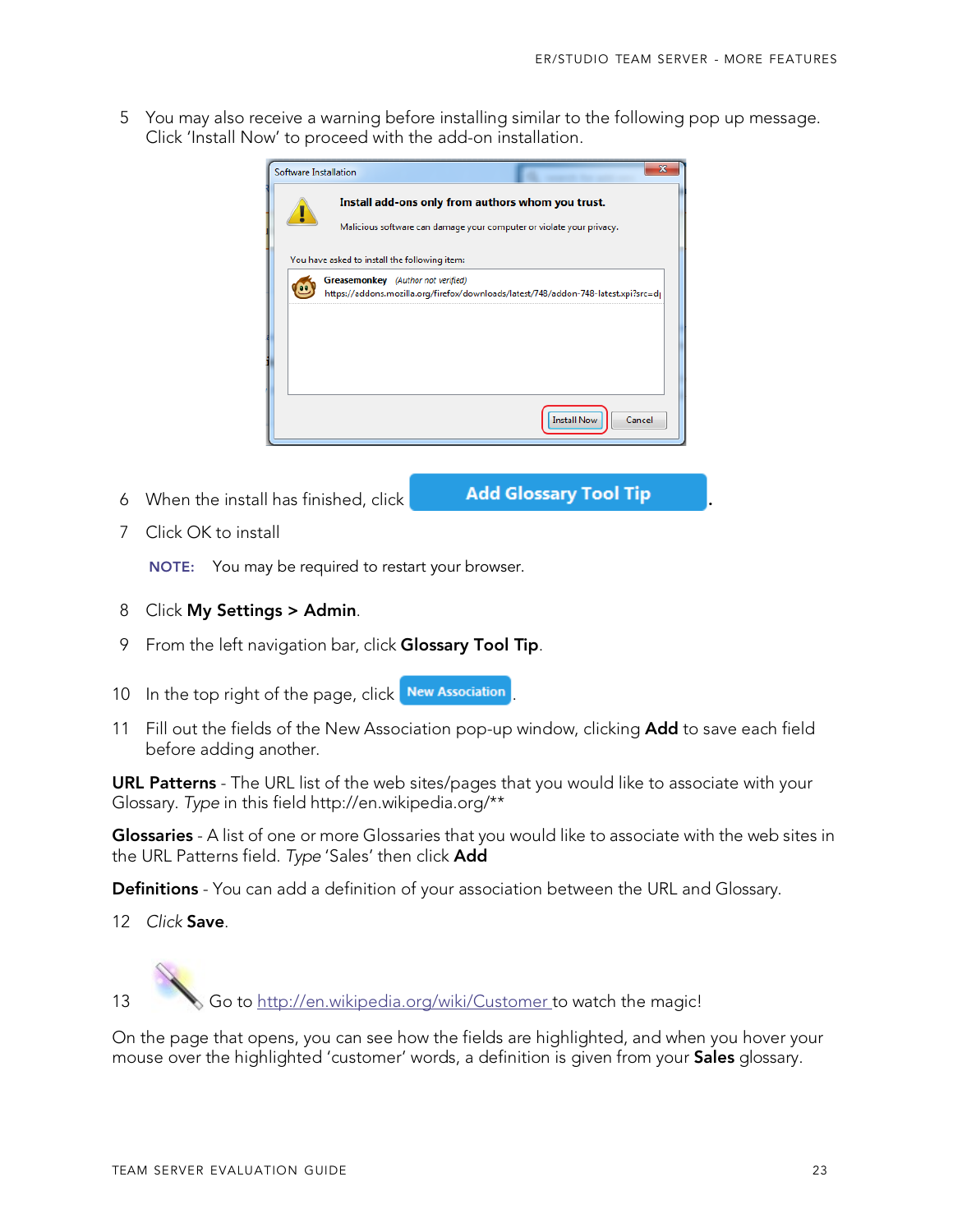

A customer (sometimes known as a client, buyer, or purchaser) is the r

Conclusion

Thank you for completing the tutorials. It should have given you a good start to continue working with your diagrams in a collaborative environment. You should now know how to import and relate Glossaries and Terms, create Data Sources and Object alerts, and set up Glossary Tool Tips to enable user collaboration and simplify data compliance in your organization.

### <span id="page-24-0"></span>ADDITIONAL EVALUATION RESOURCES

Embarcadero Technologies provides a variety of resources to help support your evaluation and selection of a Data Modeling product for your organization.

#### Web site

Visit our Web site for current product and company information, educational materials and supporting information. Visit [www.embarcadero.com.](http://www.embarcadero.com/)

#### Electronic Documentation

Detailed reference documentation is available on the ER/Studio Evaluation CD or online at [http://](http://docwiki.embarcadero.com/TeamServer/ERStudio/en/) [docwiki.embarcadero.com/TeamServer/ERStudio/en/](http://docwiki.embarcadero.com/TeamServer/ERStudio/en/)

[Further manuals are](http://docs.embarcadero.com/) available at [http://docs.embarcadero.com.](http://docs.embarcadero.com/)

Online FAQ

The ER/Studio online FAQ provides answers to commonly asked questions regarding licensing, installation and other helpful topics.

To review the FAQs for ER/Studio visit: [www.embarcadero.com/products/er-studio/faq](http://www.embarcadero.com/products/er-studio/faq)

Support